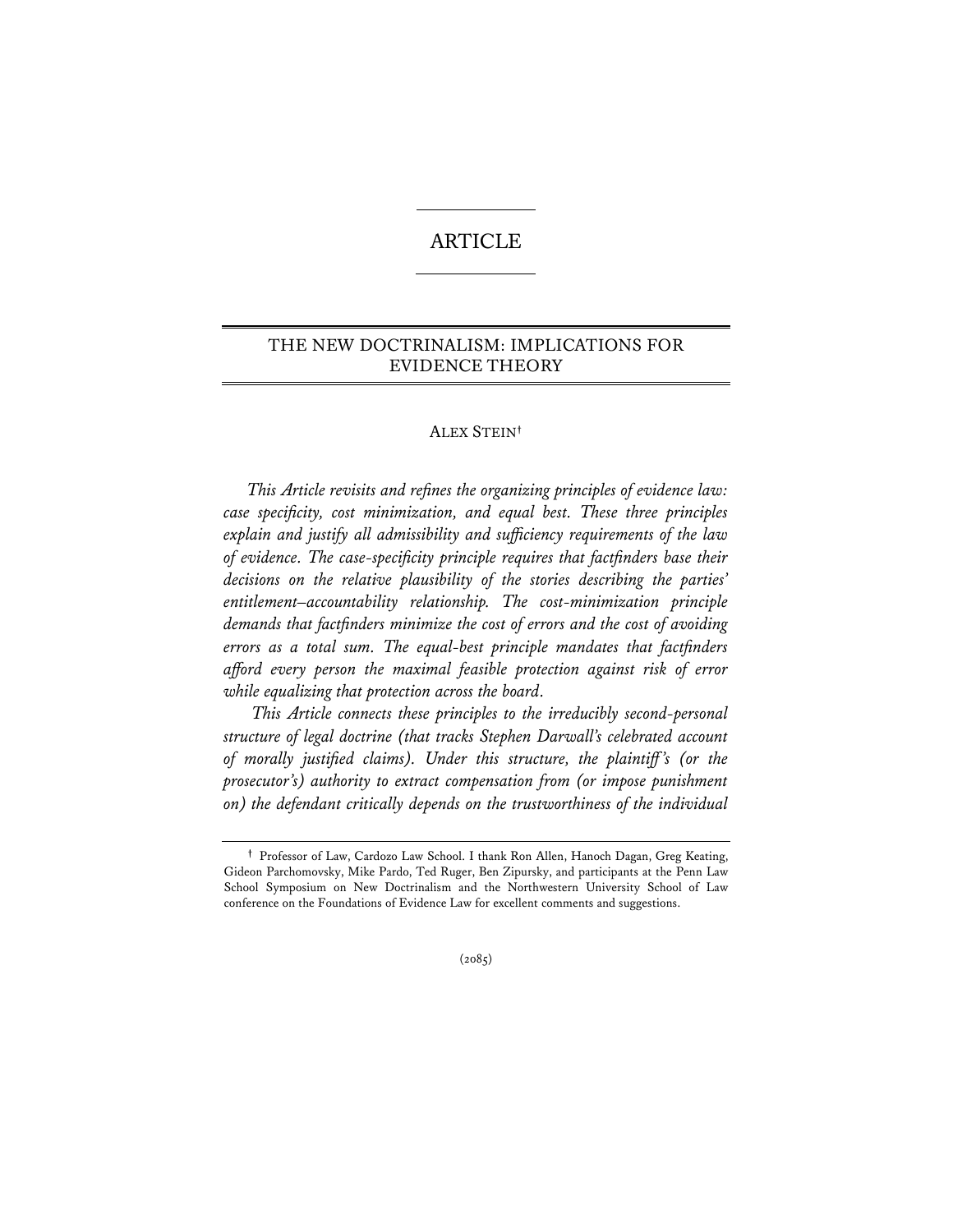2086 *University of Pennsylvania Law Review* [Vol. 163: 2085

*infringement allegations that make the defendant accountable to the plaintiff (or the prosecutor). Evidentiary rules fit into this second-personal framework only when they promote case specificity, cost minimization, or equal best. Reform proposals that favor different rules are fatally disconnected from that framework and are therefore ill-conceived.* 

 *Based on this observation, I criticize three powerful accounts of evidence law that rely, respectively, on economics, probability theory, and morality. These accounts include Louis Kaplow's theory of the burden of proof, Daniel Kahneman and Amos Tversky's claim that factfinders' deviations from mathematical probability are irrational, and Ronald Dworkin's distinction between accidentally and deliberately imposed risks of error. These accounts break away from our second-personal system of entitlements and liabilities; by doing so, they create a methodologically impermissible disconnect between rules of evidence and substantive laws.* 

| I. ORGANIZING PRINCIPLES OF THE LAW OF EVIDENCE2088 |  |
|-----------------------------------------------------|--|
|                                                     |  |
|                                                     |  |
|                                                     |  |
|                                                     |  |
|                                                     |  |

### INTRODUCTION

Throughout the twentieth century, the realist theories of law came to occupy a dominant position in contemporary jurisprudence. Those theories are diverse. Yet, all of them coalesce around a robust proposition that denies the existence of distinctly legal reasoning. According to those theories, reasoning that takes place in courts of law is not "legal" in any distinctive sense. Rather, it consists of moral, political, economic, epistemic, and psychological claims. These claims are pursued by litigants and subsequently validated or rejected by courts. Formally, they allude to applicable legal rules and the underlying facts, but the actual meaning of those rules and facts is determined by reasons that are external to the law. The reasons that actually determine what the applicable rules say and what the underlying facts are come from morality, politics, economics, epistemology, and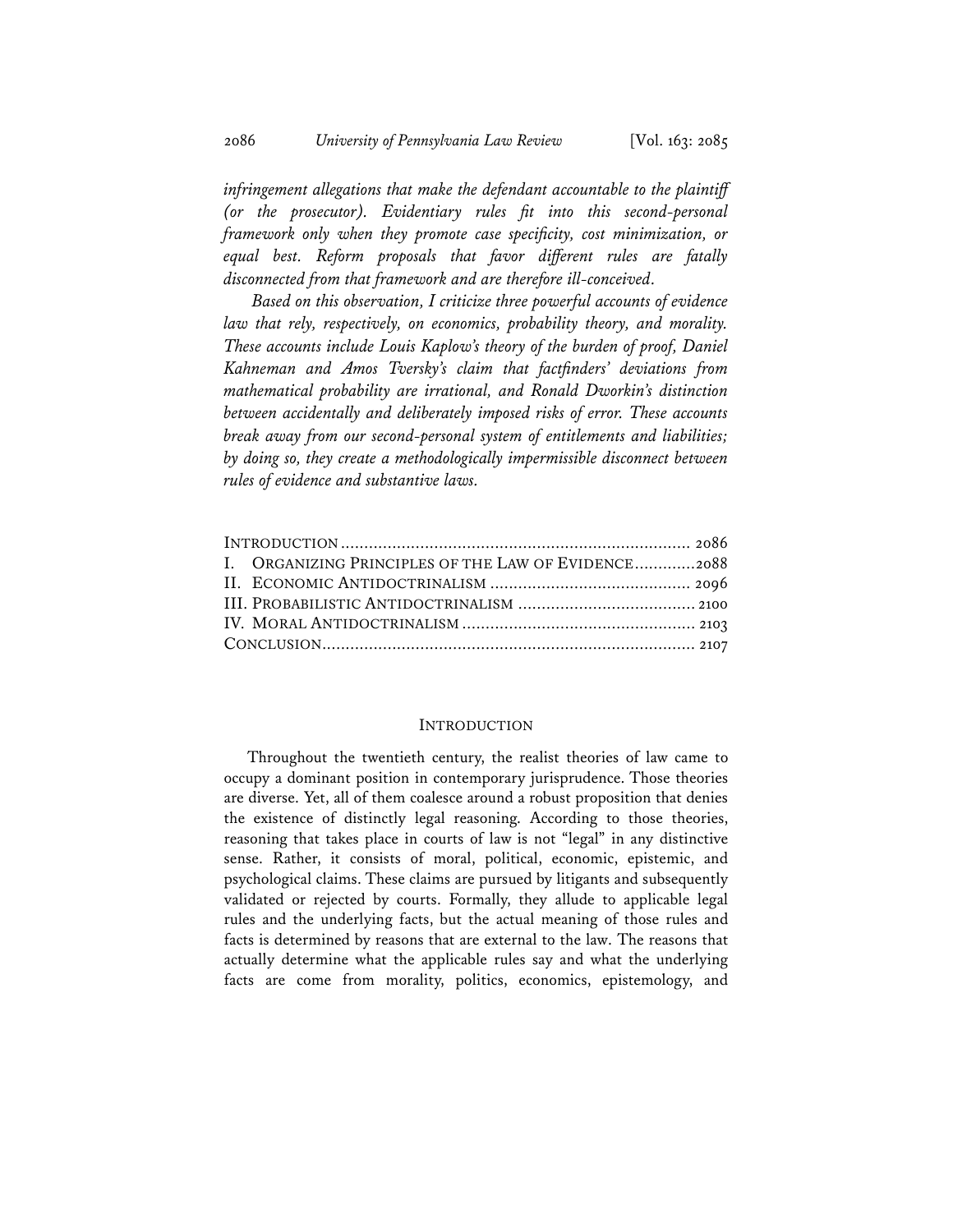psychology. They use legal vocabulary but do not derive from the law. Consequently, so goes the argument, law cannot be considered a selfcontained practice and autonomous discipline. As some uncompromising Realists and critical legal scholars put it, "law is an empty vessel."**<sup>1</sup>**

In the pages ahead, I set forth and explain my profound disagreement with this argument. Realists correctly perceive law as a combined product of moral, political, economic, epistemic, and other societally relevant ideas. These ideas are vital for all forms of social organization, including law. Prior to going into law, however, these ideas undergo selection, adjustment, and integration by the lawmaker: the legislature or a superior common law court. The lawmaker uses these ideas to formulate its goals and to devise rules that realize those goals. As part of that process, it adopts certain ideas while leaving other ideas out. The lawmaker then integrates the selected ideas and writes them into rules that regulate primary activities, adjudication, and courts' decisions.

This process of selection, adjustment, and integration is guided by the lawmaker's reasons.**<sup>2</sup>** These reasons are distinctively "legal" because they perform a critical organizing role in determining the contents of the legal system.**<sup>3</sup>** They select the moral, economic, epistemic, and other socially relevant ideas that go into the law and translate them into rules.**<sup>4</sup>** In what follows, I identify these reasons as "organizing principles."

Organizing principles lie at the heart of the "New Doctrinalism" theorizing about the actual practice of the law, which is predominantly doctrinal.**<sup>5</sup>** Full explication of these principles' characteristics requires an extensive philosophical investigation, which I cannot carry out in this Article. The conveners of this Symposium asked me to explore the relationship between the New Doctrinalism and the law of evidence, and I now begin this exploration.

This Article proceeds in the following order. In Part I, I outline the organizing principles of evidence law, explain their connection to specific evidentiary rules and substantive law, and identify the constraints they impose on normative theories of evidence. In Parts II, III, and IV, I criticize economic, probabilistic, and moral theories of evidence that proceed in

**<sup>1</sup>** ANDREW ALTMAN, CRITICAL LEGAL STUDIES: A LIBERAL CRITIQUE 90 (1990) (noting that some critical legal scholars perceive legal rules as "'empty vessels' into which individuals can pour virtually any content they please").

**<sup>2</sup>** *See* SCOTT J. SHAPIRO, LEGALITY 119-21, 149 (2011) (identifying lawmakers' rules and reasons as "plans").

**<sup>3</sup>** *Id.* at 225-30 (explaining why plans underlying lawmaker's rules are distinctly "legal"). **<sup>4</sup>** *Id.* at 231-33.

**<sup>5</sup>** *See* Shyamkrishna Balganesh, *Foreword*, 163 U. PA. L. REV. 1843 (2015).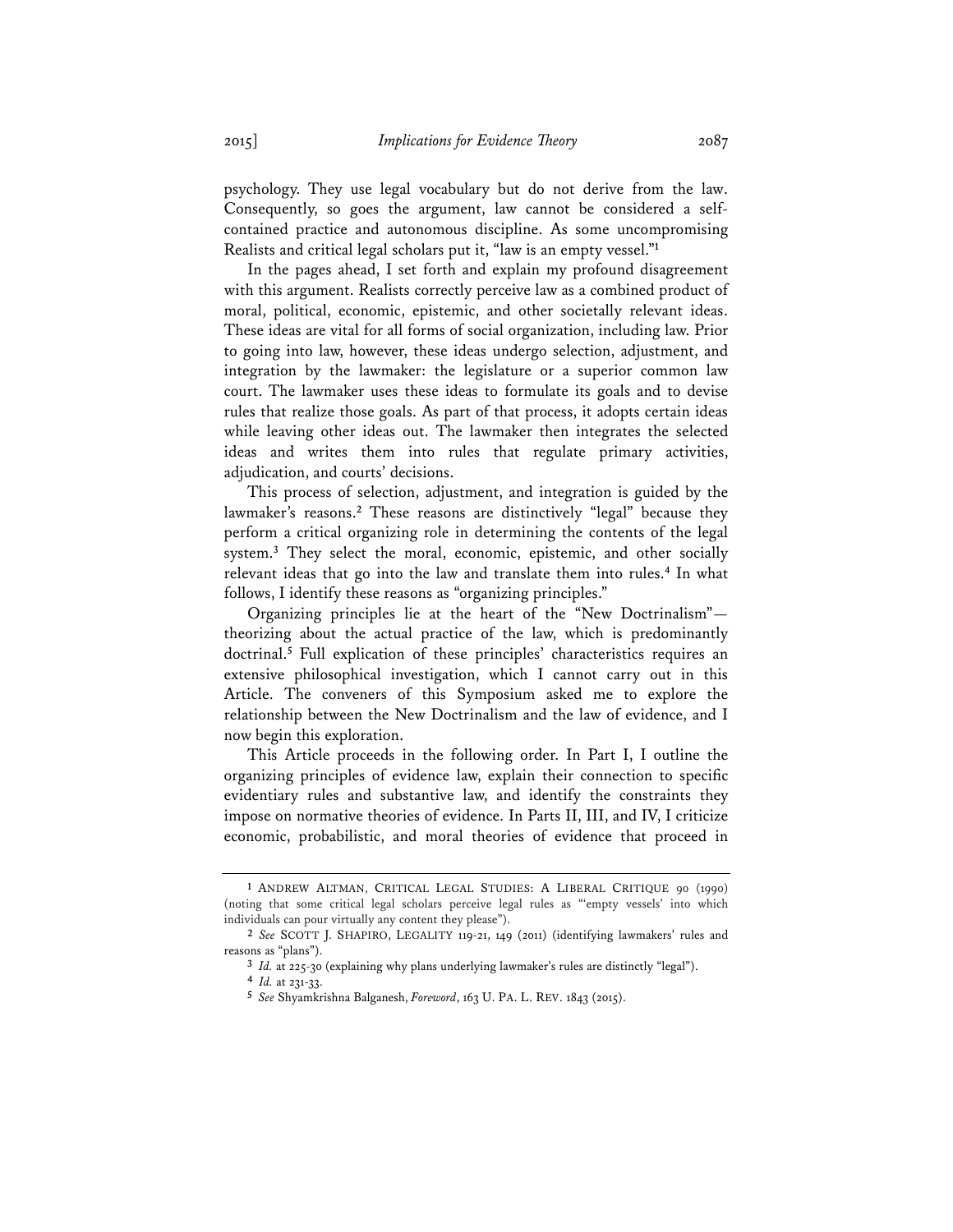isolation from those principles and ignore the constraints they impose. A short Conclusion follows.

## I. ORGANIZING PRINCIPLES OF THE LAW OF EVIDENCE

In the paragraphs ahead, I identify three organizing principles of evidence law.**<sup>6</sup>** These principles originate from epistemology, economics, and morality. The first and most fundamental of the three is epistemic: it requires that courts decide cases on the basis of case-specific evidence, as opposed to generalizations and statistical distributions.**<sup>7</sup>** The second principle is economic: it requires that court procedures and decisions minimize, simultaneously, the cost of error in factfinding and the cost of avoiding that error.**<sup>8</sup>** The third principle is moral: it requires that courts afford every person the maximal feasible protection against adjudicative error and that this protection be equal for all parties in civil trials and across all criminal defendants ("equal best").**<sup>9</sup>**

These principles explain and justify the existing allocation of the burdens of proof, admissibility rules, and corroboration requirements. All evidentiary rules, except privileges, are geared toward accomplishing case specificity, cost minimization, and equal best.**<sup>10</sup>** My book, *Foundations of Evidence Law*, unfolds this interpretive claim.**<sup>11</sup>** In this Article, I focus on the principles themselves while trying to refine and further develop my earlier account. Specifically, I explain how these principles integrate with substantive entitlements and liabilities and how they limit normative claims with respect to the law of evidence.

The facts underlying legal disputes are inherently uncertain and courts consequently never know exactly what they are.**<sup>12</sup>** Therefore, instead of trying to find the actual facts, courts determine what these facts are likely to be under conditions of uncertainty.**<sup>13</sup>** The rules, known as the law of evidence, help courts make these determinations. These rules categorize

**<sup>6</sup>** This discussion refines and further develops the ideas presented in my book, ALEX STEIN, FOUNDATIONS OF EVIDENCE LAW (2005) [hereinafter FOUNDATIONS].

**<sup>7</sup>** *See id.* at 91-106 (identifying the maximal individualization requirement).

**<sup>8</sup>** *See id.* at 141-43 (specifying the cost-efficiency requirement).

**<sup>9</sup>** *See id.* at 172-78, 214-25 (identifying the "equal best" requirement for factfinding in criminal and civil cases).

**<sup>10</sup>** *Id.* at 91-106, 143-67, 178-208, 225-44. **<sup>11</sup>** *Id.* at ix-xiii, 133-40.

**<sup>12</sup>** *Id.* at 34-36.

**<sup>13</sup>** *Id.*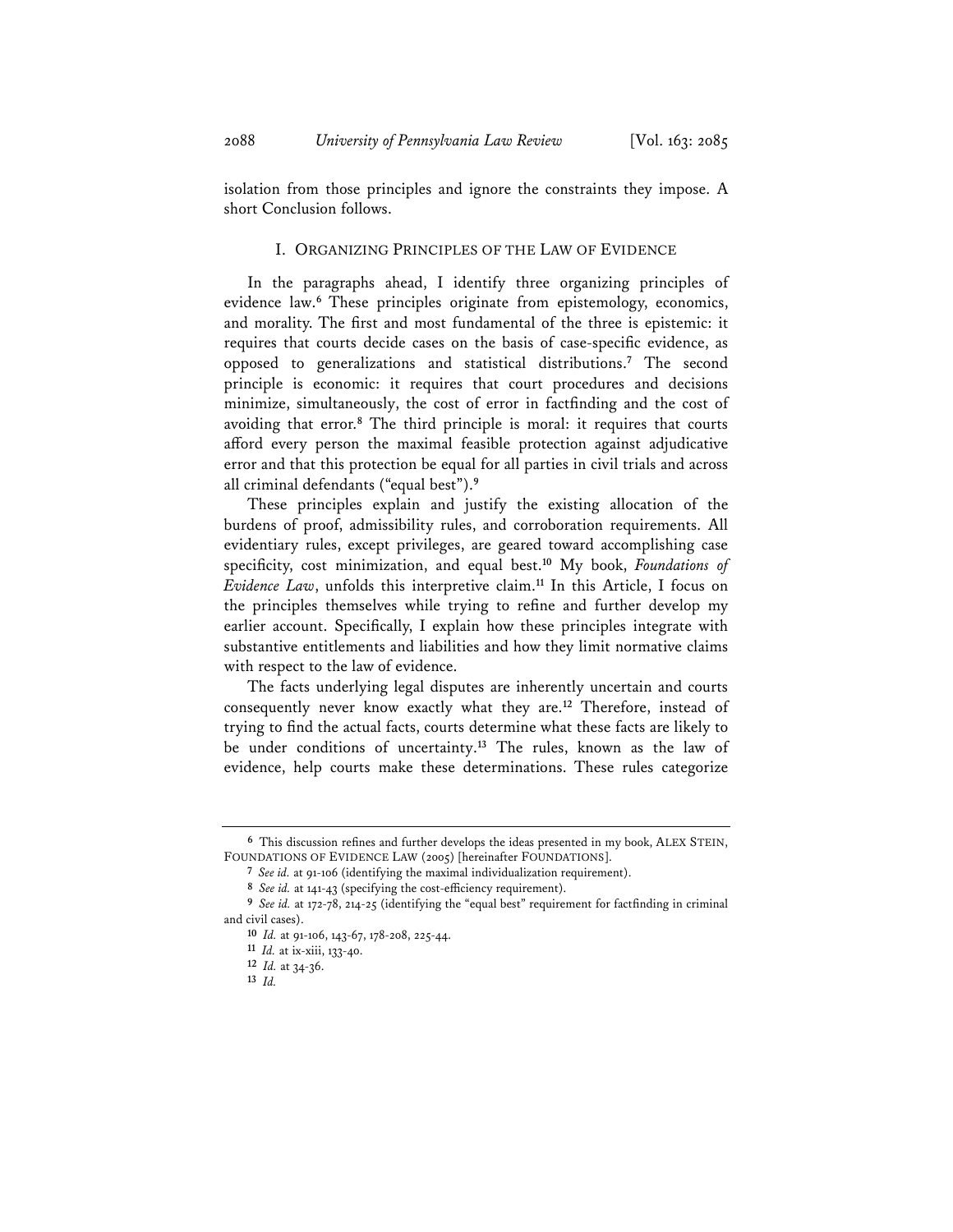evidence as admissible or inadmissible.**<sup>14</sup>** They also require corroboration for certain types of evidence and determine the burdens and standards of proof for factual findings.**<sup>15</sup>** By doing all that, evidentiary rules allocate the risk of error—and the ensuing prospect of wrongful punishment, dispossession, deprivation, or denial of remedy—to one party or another.**<sup>16</sup>**

Allocation of error brings probability theory, economics, and moral philosophy into play. Arguably, evidence doctrine must ensure that courts' decisions are aligned with the canons of probability**<sup>17</sup>** and satisfy the demands of both fairness and welfare maximization.**<sup>18</sup>** Evidence doctrine, however, steers away from probabilistic calculus**<sup>19</sup>** and direct welfare maximization;**<sup>20</sup>** it is also far removed from the fairness ideas recommended by moral philosophers. For these reasons, it has been criticized for being economically ignorant,**<sup>21</sup>** probabilistically irrational,**<sup>22</sup>** and morally deficient.**<sup>23</sup>** These critiques come exclusively from academic corners and they do not sit well with the actual practice of the law. Attorneys and judges do not perceive evidence doctrine as wicked or misguided.**<sup>24</sup>**

**<sup>19</sup>** *See* Alex Stein, *Of Two Wrongs That Make a Right: Two Paradoxes of the Evidence Law and Their Combined Economic Justification*, 79 TEX. L. REV. 1199, 1204 & n.6, 1205 (2001) (evaluating the current state of evidence law in which the burden of proof must be met on each element of a claim as opposed to a statistical analysis of the overall probability based on the multiplication principle). For an argument to the contrary and criticism leveled against it, compare Edward K. Cheng, *Reconceptualizing the Burden of Proof*, 122 YALE L.J. 1254 (2013), with Ronald J. Allen & Alex Stein, *Evidence, Probability, and the Burden of Proof*, 55 ARIZ. L. REV. 557 (2013).

**<sup>20</sup>** Allen & Stein, *supra* note 19, at 588-93.

**<sup>24</sup>** *See, e.g.*, Sidney A. Fitzwater, Opening Remarks, *The Restyled Federal Rules of Evidence*, 53 WM. & MARY L. REV. 1437, 1442 (2012) ("Rule 102 captures the purpose of the Federal Rules of Evidence: 'These rules should be construed so as to administer every proceeding fairly, eliminate unjustifiable expense and delay, and promote the development of evidence law, to the end of ascertaining the truth and securing a just determination.' This Symposium is intended to celebrate the restyled Evidence Rules, which will enhance this lofty and salutary purpose.").

**<sup>14</sup>** *See* GEORGE FISHER, EVIDENCE 1 (3d ed. 2013) ("Evidence law is about the limits we place on the information juries hear.").

**<sup>15</sup>** *See* Alex Stein, *Inefficient Evidence*, 66 ALA. L. REV. 423, 443 & n.84 (2015).

**<sup>16</sup>** FOUNDATIONS, *supra* note 6, at 133-38.

**<sup>17</sup>** For a discussion of this claim, see WILLIAM TWINING & ALEX STEIN, EVIDENCE AND PROOF, at xxi-xxiv (William L. Twining & Alex Stein eds., 1992).

**<sup>18</sup>** *See generally* RICHARD A. POSNER, ECONOMIC ANALYSIS OF LAW 757-58 (8th ed. 2011) (positing that minimization of the aggregate cost of errors and error avoidance is a fundamental economic goal of procedural law); Louis Kaplow, *Burden of Proof*, 121 YALE L.J. 738 (2012) (arguing that evidentiary rules should be reconfigured to incentivize socially optimal primary behavior); Richard A. Posner, *An Economic Approach to the Law of Evidence*, 51 STAN. L. REV. 1477 (1999) (arguing that evidence law should enhance social welfare through minimization of the total cost of error and error avoidance).

**<sup>21</sup>** *See infra* Part II.

**<sup>22</sup>** *See infra* Part III.

**<sup>23</sup>** *See infra* Part IV.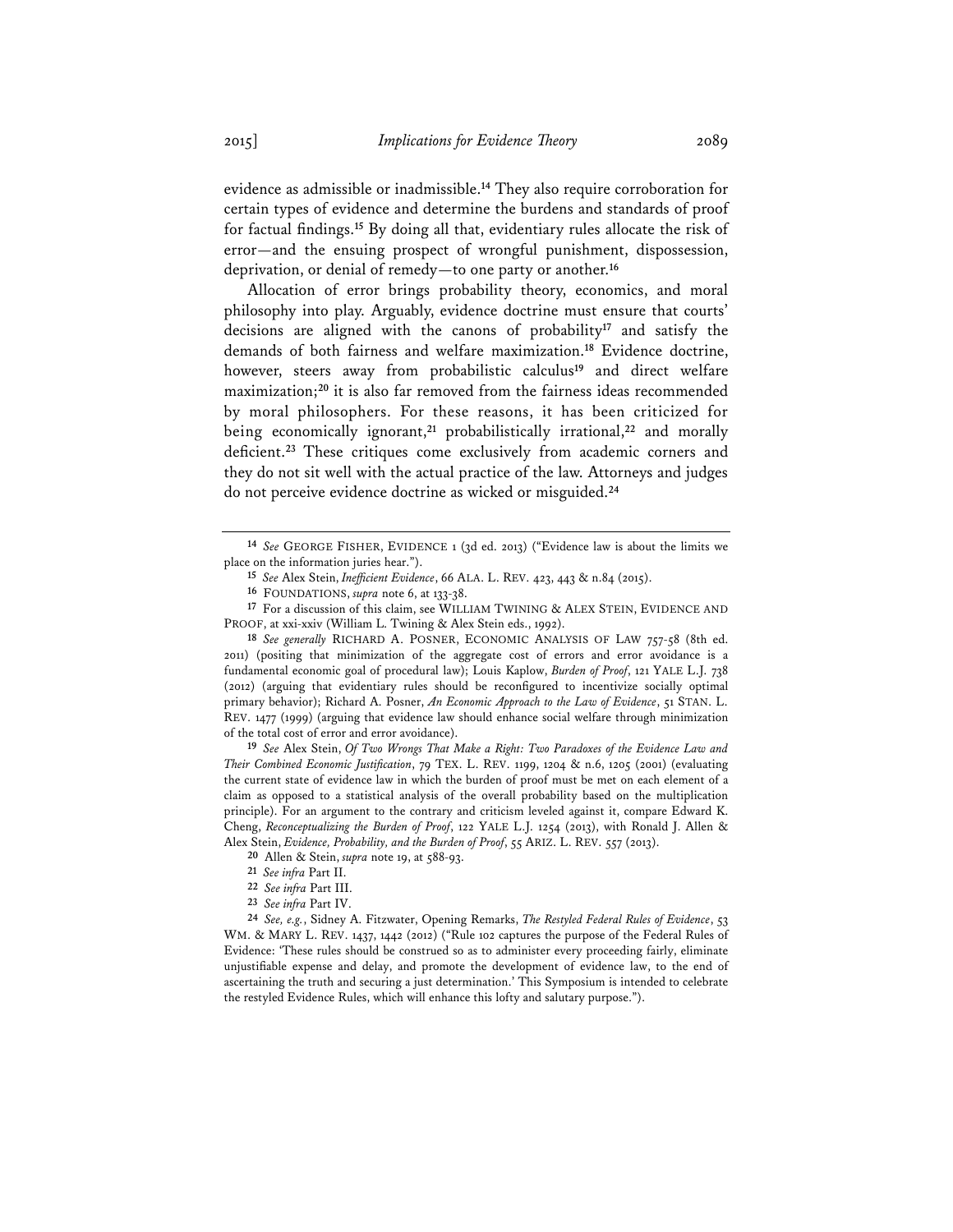I posit that the practitioners' intuition is correct. Evidence doctrine does not ignore probability, economics, and moral theory. Yet, it also does not allow any of these disciplines to take over. Evidence doctrine is informed by a preselected, adapted, and integrated set of probabilistic, economic, and moral ideas, identified here as organizing principles. These principles are formulated and continually refined by common law courts as they go from case to case. They have a common goal: implementing people's substantive entitlements and liabilities as fairly and as efficiently as possible. The organizing principles of evidence law thus fit themselves into the conceptual and operational framework of substantive entitlements and liabilities.

This framework is decidedly second-personal: it conditions the grant of legal remedies and the imposition of penalties on the presence of *authority*, on one side, and *accountability*, on the other side.**<sup>25</sup>** This framework authorizes a rightholder to impose punishment on or obtain compensation from a person who transgressed her entitlement.**<sup>26</sup>** The plaintiff's authority and the defendant's parallel accountability thus depend on the correctness of the plaintiff's infringement allegation against the defendant. For example, in order to succeed in a tort suit, a plaintiff must establish that the defendant carelessly caused her injury. The plaintiff consequently must adduce evidence identifying her injury, the defendant's careless action, and the causal connection between the two. If convincing, this evidence would establish the plaintiff's legal authority over the defendant and make the defendant accountable to the plaintiff for the amount stipulated by the law. The defendant, for his part, may present evidence disassociating his actions from the plaintiff's injury or showing that those actions were careful enough. If convincing, this evidence would make the defendant unaccountable and the plaintiff would then be denied the authority to extract compensation from the defendant.

This second-personal framework defines the nature of factfinding in the courts of law. Adjudicative factfinding focuses exclusively on the parties' authority–accountability relationship and on the story underlying that specific relationship. For that reason, it assumes the form of a contest

**<sup>25</sup>** *See* STEPHEN DARWALL, THE SECOND-PERSON STANDPOINT: MORALITY, RESPECT, AND ACCOUNTABILITY 5-9 (2006).

**<sup>26</sup>** *See* STEPHEN DARWALL, MORALITY, AUTHORITY, AND LAW: ESSAYS IN SECOND-PERSONAL ETHICS I 135-39 (2013) (explaining this framework as the difference between an agent-neutral, or state-of-the-world-regarding, reason for acting and an agent-relative relationship in which there is authority to demand action second-personally).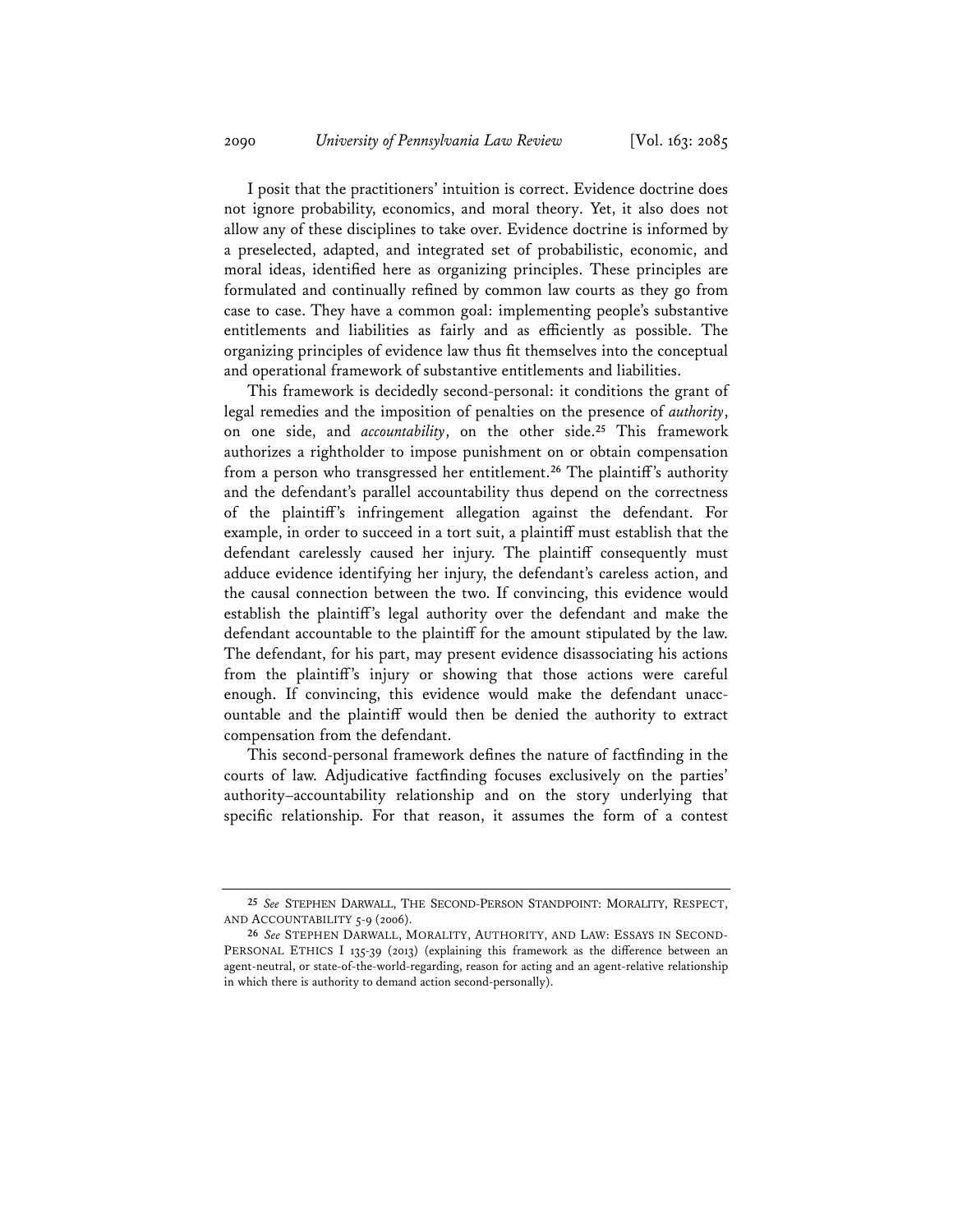between the plaintiff's (or the prosecutor's) and the defendant's stories.**<sup>27</sup>** Courts resolve those contests by applying the relative plausibility criterion, also called "inference to the best explanation."**<sup>28</sup>** Specifically, they determine which of the parties' conflicting stories make the most sense in terms of coherence, consilience, causality, and evidential support.**<sup>29</sup>** The story that scores the highest along these dimensions forms the factual base for ascribing liabilities and entitlements and for awarding remedies.**<sup>30</sup>**

Second-personal factfinding is case specific by design: it requires evidence that reveals the specifics of the parties' relationship. Without knowing these specifics, courts would not be able to determine whether the plaintiff has a valid authoritative demand that makes the defendant accountable to her. Courts consequently cannot rely on statistical evidence as their primary information. Because statistical distributions tell nothing about the plaintiff's authority over the defendant and the defendant's accountability to the plaintiff, they are second-personally irrelevant. Factfinders, for example, cannot base a murder conviction upon evidence showing that the defendant was one of 1000 prisoners, of whom 999 participated in a riot that killed prison guards.**<sup>31</sup>** Statistical distributions, however, can still play a role as secondary information that helps courts evaluate case-specific evidence.**<sup>32</sup>** For example, in evaluating case-specific testimony of an eyewitness, courts may take into account psychological studies identifying the general rate of eyewitness error.**<sup>33</sup>**

**<sup>27</sup>** *See* Ronald J. Allen, *Factual Ambiguity and a Theory of Evidence*, 88 NW. U. L. REV. 604, 612-14 (1994) (analyzing the proper "allocation of ambiguity" between the plaintiff's and defendant's stories that should be applied by a factfinder); Michael S. Pardo & Ronald J. Allen, *Juridical Proof and the Best Explanation*, 27 LAW & PHIL. 223, 229-31 (2008) (arguing that the decisionmaking "process occurs in two steps: generating potential explanations of the evidence and then selecting the best explanation from the list of potential ones").

**<sup>28</sup>** Allen & Stein, *supra* note 19, at 567-71.

**<sup>29</sup>** *Id.* at 579.

**<sup>30</sup>** *See id.* (finding that these dimensions "trump frequentist probability in any individual case").

**<sup>31</sup>** This example is borrowed from Charles R. Nesson, *Reasonable Doubt and Permissive Inferences: The Value of Complexity*, 92 HARV. L. REV. 1187, 1192-93 (1979).

**<sup>32</sup>** *Cf.* Olin Guy Wellborn III, *Demeanor*, 76 CORNELL L. REV. 1075, 1076 (1991) (citing JEROME FRANK, COURTS ON TRIAL 21 (1950)) (explaining how jurors use experience-based credibility cues in evaluating testimony of witnesses).

**<sup>33</sup>** *See, e.g.*, Smith v. State, 880 A.2d 288, 294-98 (Md. 2005) (invoking statistical incidence of errors in cross-racial identifications as a reason for quashing conviction of defendants that were prevented by the trial judge from drawing jurors' attention to potential unreliability of white witnesses identifying black suspects as perpetrators). As Ronald Allen and I have observed, courts also rely on naked statistical evidence in special cases that involve (inter alia) "market-share liability for defective products, doctors' liability for patients' lost chances to recover from illness, employers' liability for discriminating against classes of employees, trademark infringers' liability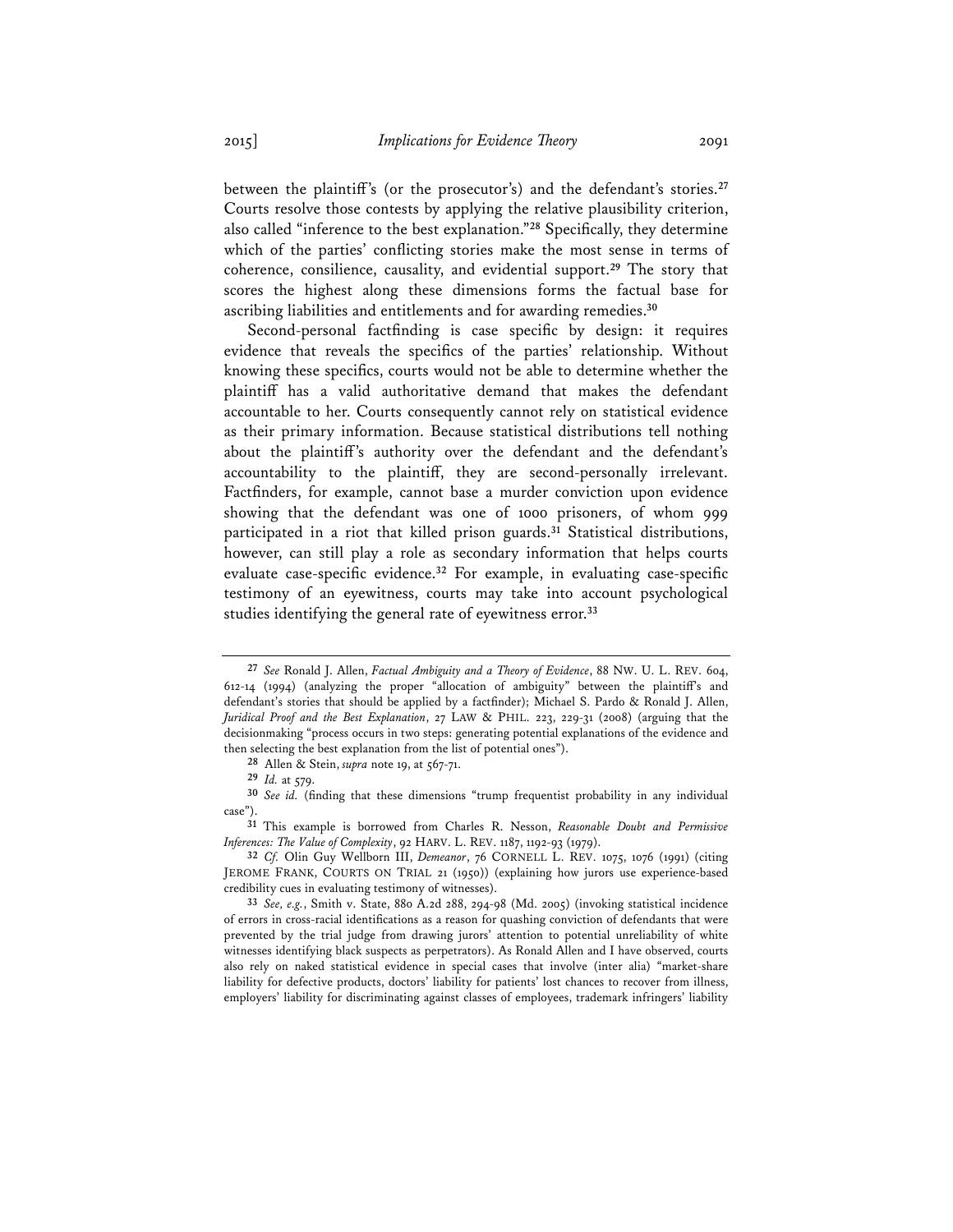Consider the proverbial Blue Bus company that operates 80% of the buses in town and that has a competitor, Green Bus, that operates the remaining 20%.**<sup>34</sup>** A person is injured by an unidentified bus in a hit-and-run accident that had no witnesses. Under such circumstances, the victim cannot validly claim that her probability of having been hit by a blue bus was 80%. Although statistically correct, this claim is not valid from a second-personal standpoint; all it can show is a distribution of multiple victims randomly hit by blue and green buses. The victim has no concrete account of the event in which *she*, as opposed to another victim, was wronged by a blue, as opposed to a green, bus. The victim consequently fails to establish her authority over the Blue Bus company. Nor can she prove that Blue Bus is accountable to her, as opposed to another victim.**<sup>35</sup>**

The second-personal design of evidence doctrine also accounts for the doctrine's economics. The doctrine confines factfinders' inquiries to the specifics of the parties' relationship. Due to this confinement, aptly

**<sup>35</sup>** *Cf.* David Enoch et al., *Statistical Evidence, Sensitivity, and the Legal Value of Knowledge*, 40 PHIL. & PUB. AFF. 197, 202-10 (2012) (using Timothy Williamson's seminal account of "sensitivity" to explain the legal system's rejection of naked statistical evidence) *see* TIMOTHY WILLIAMSON, KNOWLEDGE AND ITS LIMITS 147-63 (2000); David Enoch & Talia Fisher, *Sense and "Sensitivity": Epistemic and Instrumental Approaches to Statistical Evidence*, 67 STAN. L. REV. 557, 573-85 (2015). Arguably, the 80% probability supporting the plaintiff's allegations against Blue Bus fails the "sensitivity" test because any addition of relevant evidence—for example, testimony that drivers working for Green Bus had a drinking party on the day of the accident—would change that probability quite dramatically. Under such circumstances, the factfinder's belief that a blue bus caused the accident would be "insensitive" and hence unjustified because the factfinder would hold it even when it is factually untrue. The "sensitivity" test plays an important role in epistemology, see Williamson, *supra*, at 147-48, and in probability theory, but it adds very little to the understanding of the law of evidence as a body of rules that facilitate second-personal factfinding. To see why, take a reasonably sensitive belief in a statistical generalization that can also be conceptualized as "invariant" following ROBERT NOZICK, INVARIANCES: THE STRUCTURE OF THE OBJECTIVE WORLD 75-90, 99 (2001). Specifically, consider an economic expert who testifies in a corporate fraud trial that many CEOs working for publicly traded companies sacrifice their companies' long-term interests in their pursuit of privately advantageous short-term gains. As a strictly statistical proposition, this testimony is unshakable. *See* Lucian Arye Bebchuk & Jesse M. Fried, *Executive Compensation as an Agency Problem*, J. ECON. PERSP., Summer 2003, at 71 (explaining how prevalent executive-compensation structures induce self-seeking behavior). Under our evidence system, however, it would be inadmissible either because it is irrelevant or because it can show only the general propensity of average, as opposed to specific, CEOs. *See* FED. R. EVID. 402, 404(b). Such evidence fails the individualization test, *see* FOUNDATIONS, *supra* note 6, at 91-106, and as such is incapable of supporting any second-personal claim against the CEO.

for consumer confusion, and the election law protection against redistricting manipulations." Allen & Stein, *supra* note 19, at 576.

**<sup>34</sup>** This example draws on *Smith v. Rapid Transit, Inc.*, 58 N.E.2d 754 (Mass. 1945); *see also* DANIEL KAHNEMAN, THINKING, FAST AND SLOW 166-70 (2011) (using a similar example involving cabs in a psychological experiment).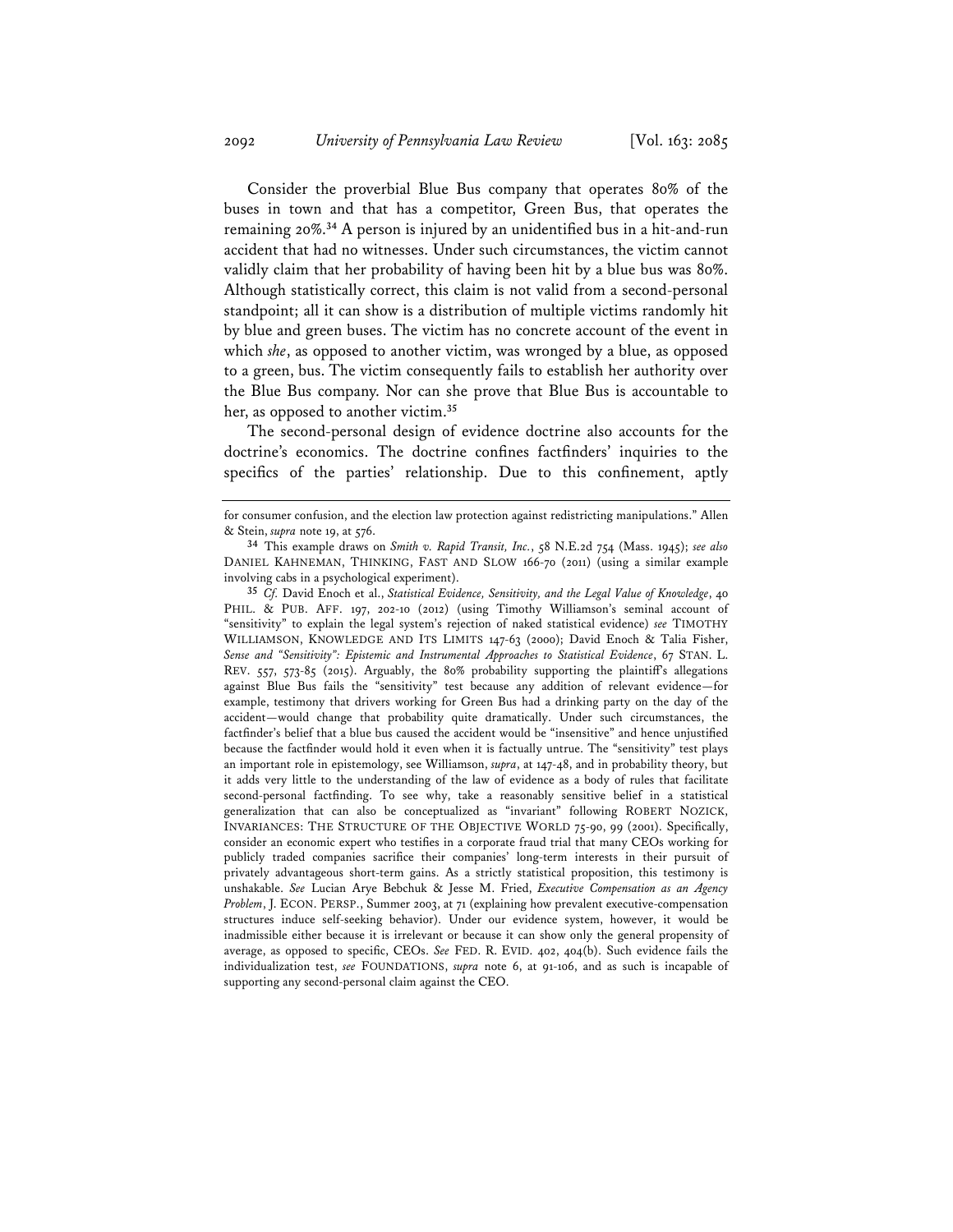identified by Lon Fuller as monocentricity,**<sup>36</sup>** courts are neither able nor authorized to make decisions that promote global welfare-maximization. All they can do is increase their chances of making an accurate decision in the case at bar at a socially affordable cost.**<sup>37</sup>** In tune with that goal, the doctrine strives to make the factfinding system internally cost efficient. To that end, it sets up rules that minimize the cost of factfinding errors and the cost of avoiding those errors as a total sum.**<sup>38</sup>** These rules take into account the risk of error and the value of what a party stands to lose in the event of an error.**<sup>39</sup>** The greater the expected loss, the higher the level of protection against error that the party will receive under these rules.**<sup>40</sup>** Whether this inner efficiency also improves social welfare is a separate macroeconomic question that the doctrine does not address.

The doctrine's commitment to case specificity and cost minimization also defines the extent to which it can implement moral principles. For example, the doctrine cannot implement the Kantian principle of desert<sup>41</sup> while satisfying its case-specificity and cost-minimization goals. Consider again the prisoners' riot case that calls for an acquittal of all 1000 prisoners due to the absence of evidence identifying the crime's perpetrators individually. This acquittal violates the desert principle because it purposefully allows 999 murderers to go unpunished. To avoid this violation, the court could convict all 1000 prisoners, including the innocent inmate. Alas, this verdict would also violate the desert principle (along with Kant's "categorical imperative")**<sup>42</sup>** because it deliberately inflicts punishment on an innocent person.

Evidence doctrine therefore has no choice but to limit its moral ambition. Fairness and morality are important, but case specificity and cost minimization are important as well. The doctrine consequently can promote fairness only within the given framework of the law. As I already explained, this framework requires courts to make case-specific decisions that minimize the total cost of error and error avoidance.**<sup>43</sup>** Under these constraints, the

**<sup>36</sup>** *See* Lon Fuller, *Adjudication and the Rule of Law*, 54 AM. SOC'Y INT'L L. PROC. 1, 3-7 (1960) (distinguishing between monocentric and "polycentric" adjudication).

**<sup>37</sup>** Stein, *supra* note 15, at 428-29, 442.

**<sup>38</sup>** *Id.* at 443-44.

**<sup>39</sup>** *Id.* at 429-30.

**<sup>40</sup>** *Id.* **<sup>41</sup>** *See* Don E. Scheid, *Kant's Retributivism*, 93 ETHICS 262, 274 (1983) ("To treat an individual with the respect due him as a human being is to treat him according to his deserts . . . .").

**<sup>42</sup>** *See* IMMANUEL KANT, FOUNDATIONS OF THE METAPHYSICS OF MORALS 39 (Lewis White Beck trans., Bobbs-Merrill Co. 1959) (1785) ("Act only according to that maxim by which you can at the same time will that it should become a universal law.").

**<sup>43</sup>** FOUNDATIONS, *supra* note 6, at 91-106, 141-43.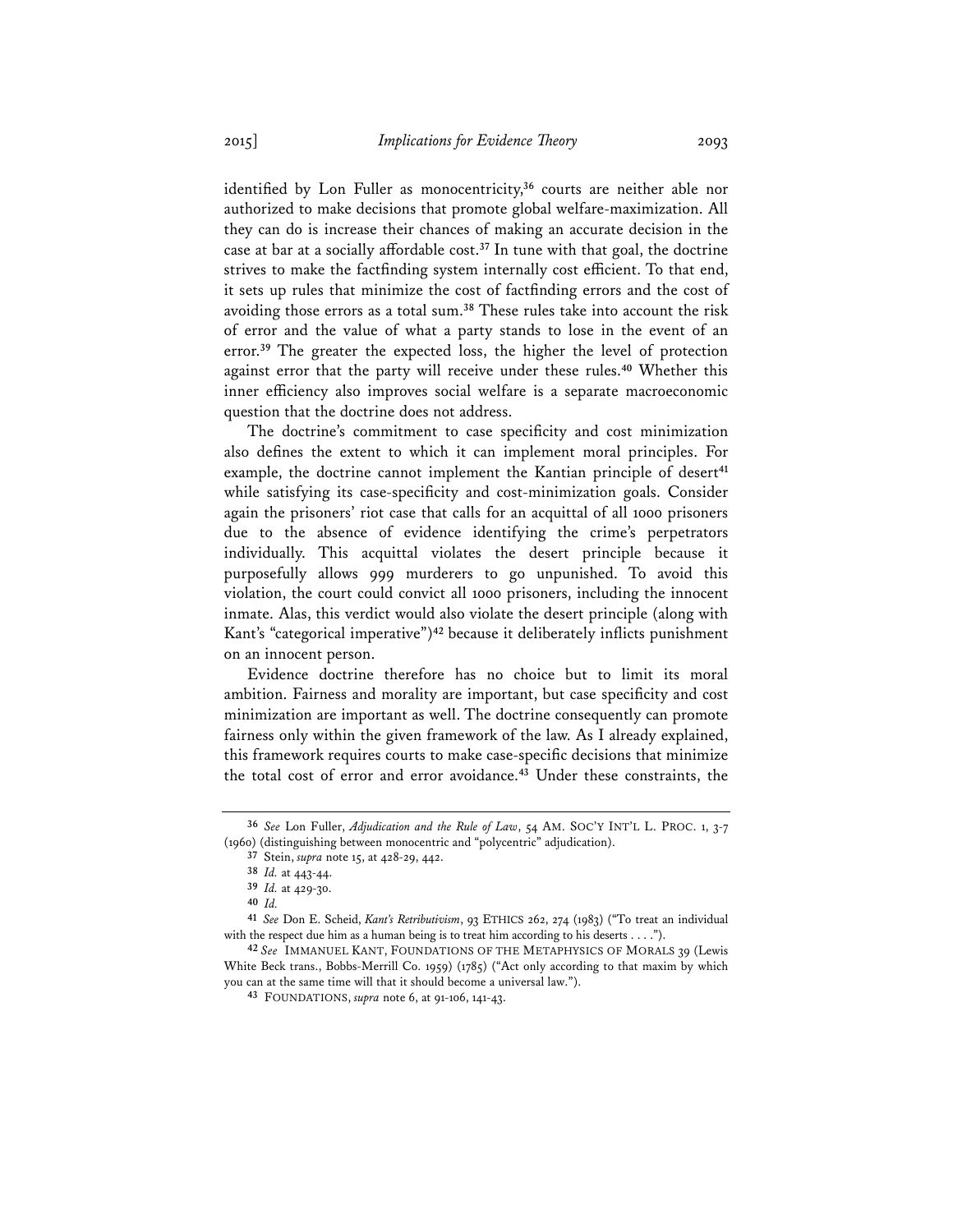only moral virtue that the doctrine can plausibly promote is "equal best."**<sup>44</sup>** All it can do is afford every person the maximal feasible protection against risk of error while equalizing that protection across the board.**<sup>45</sup>**

These three principles explain and justify all evidentiary rules that regulate factfinding in courts**<sup>46</sup>** (except privileges that suppress evidence for purposes unrelated to factfinding)**<sup>47</sup>**. The common law rule that prohibits courts from basing their decisions on naked statistical evidence realizes the case-specificity principle.**<sup>48</sup>** The rule suppressing evidence of a person's character or propensity does the same (since character and propensity evidence is nakedly statistical).**<sup>49</sup>** Burdens of proof, civil and criminal, implement the cost-minimization principle within the framework of equal best.**<sup>50</sup>** Evidentiary presumptions try to achieve the same goal through adjustment of the general proof burdens.**<sup>51</sup>** The rule against hearsay minimizes the cost of error-avoidance while also implementing the equal-best requirement.**<sup>52</sup>** It does so by systematically suppressing onesided and untestable out-of-court statements that give their proponents an unfair advantage in the allocation of the risk of error. Rules determining the admissibility of expert evidence (both *Frye***<sup>53</sup>** and *Daubert***<sup>54</sup>**) pursue cost minimization (albeit, with varying success).

This understanding of the law of evidence has a number of implications for policy and scholarship. First and most important, evidentiary rules and substantive laws are integrated and codependent. The case-specificity requirement set up by our rules of evidence preserves the second-personal nature of substantive entitlements and liabilities. Evidentiary rules that work to achieve cost-minimization facilitate accurate, but cost-conscious,

**<sup>50</sup>** *Id.* at 143-53.

**<sup>51</sup>** *See id.* at 222-23 (discussing the role of the burden of proof in the equal-best framework).

**<sup>52</sup>** *Id.* at 189-96; *see also* Stein, *supra* note 15, at 444-50 (discussing the risks addressed by the hearsay rule).

**<sup>44</sup>** *Id.* at 172-78, 214-25.

**<sup>45</sup>** *Id.*

**<sup>46</sup>** *Id.* at 138-40.

**<sup>47</sup>** Because privileges protect substantive confidentiality entitlements, they are properly categorized as belonging to substantive law rather than the law of evidence. *See* John Hart Ely, *The Irrepressible Myth of Erie*, 87 HARV. L. REV. 693, 724-27 (1974) (attesting that immunities, which would include evidentiary privileges, belong to substantive law); Jack B. Weinstein, *The Uniformity-Conformity Dilemma Facing Draftsmen of Federal Rules of Evidence*, 69 COLUM. L. REV. 353, 373 (1969) (same).

**<sup>48</sup>** *See* FOUNDATIONS, *supra* note 6, at 204-07, 238-40 (discussing the law's preemption of decisions based on naked statistical evidence).

**<sup>49</sup>** *Id.* at 183-89.

**<sup>53</sup>** Frye v. United States, 293 F. 1013 (D.C. Cir. 1923).

**<sup>54</sup>** Daubert v. Merrell Dow Pharm., Inc., 509 U.S. 579 (1993).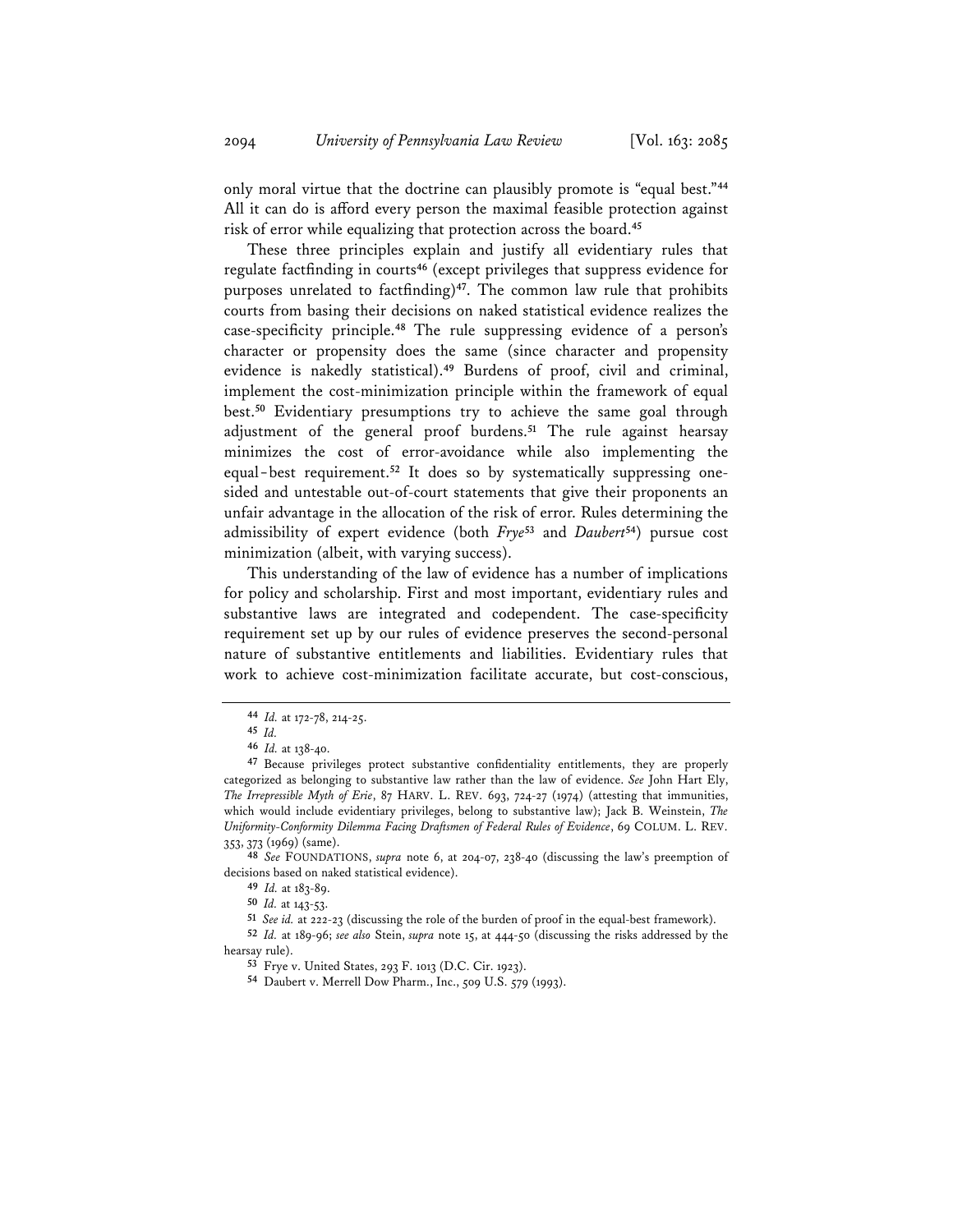ascertainment of substantive liabilities and entitlements. Finally, rules of evidence that form the equal-best principle make sure that courts do not assign substantive liabilities and entitlements arbitrarily or through bias.

The three principles of the law of evidence also impose limits on the claims that scholars can plausibly make about evidentiary rules. As far as normative theory is concerned, scholars may call for a revision and replacement of evidentiary rules that do not function properly in promoting case specificity, cost minimization, or equal best. From a descriptive standpoint, scholars may consider whether any of the three principles requires reformulation and refinement to produce a more accurate account of the law of evidence. Scholarly endeavors that go along these paths perceive legal doctrine as a system of interconnected evidentiary, procedural, and substantive rules that define people's entitlements and liabilities. This integrated understanding of the law represents the "New Doctrinalism."

What scholars cannot plausibly do is promote an evidentiary reform that parts company with the three principles of the law of evidence. Any such reform will bring about distortions in the legal system. Abolition of the rules associated with the case-specificity principle would unravel the secondpersonal structure of the substantive entitlements and liabilities. Repealing the rules that promote cost minimization is bound to create discrepancies between the courts' factfinding efforts and the value of the underlying substantive entitlements and liabilities. Doing away with the equal-best principle would allow courts to use whim and bias in allocating the risk of error between the parties.

My methodological injunction does not ban wholesale reform proposals that purport to remodel our entire legal system together with the three evidentiary principles. More often than not, such proposals are unrealistic and overambitious, but they can be normatively plausible, and I am not criticizing them in this Article. I argue against theories of evidence that make no attempt to understand our legal system from the perspective of an informed insider who sees the connections between the system's different rules and what those rules collectively aim to achieve. These theories anomalously purport to remodel our system of evidence while holding the substantive law constant. In what follows, I call this wrong-headed methodology "antidoctrinalism." In Parts II, III, and IV below, I demonstrate how antidoctrinalism plagues a number of economic, probabilistic, and moral theories of evidence that otherwise appear attractive.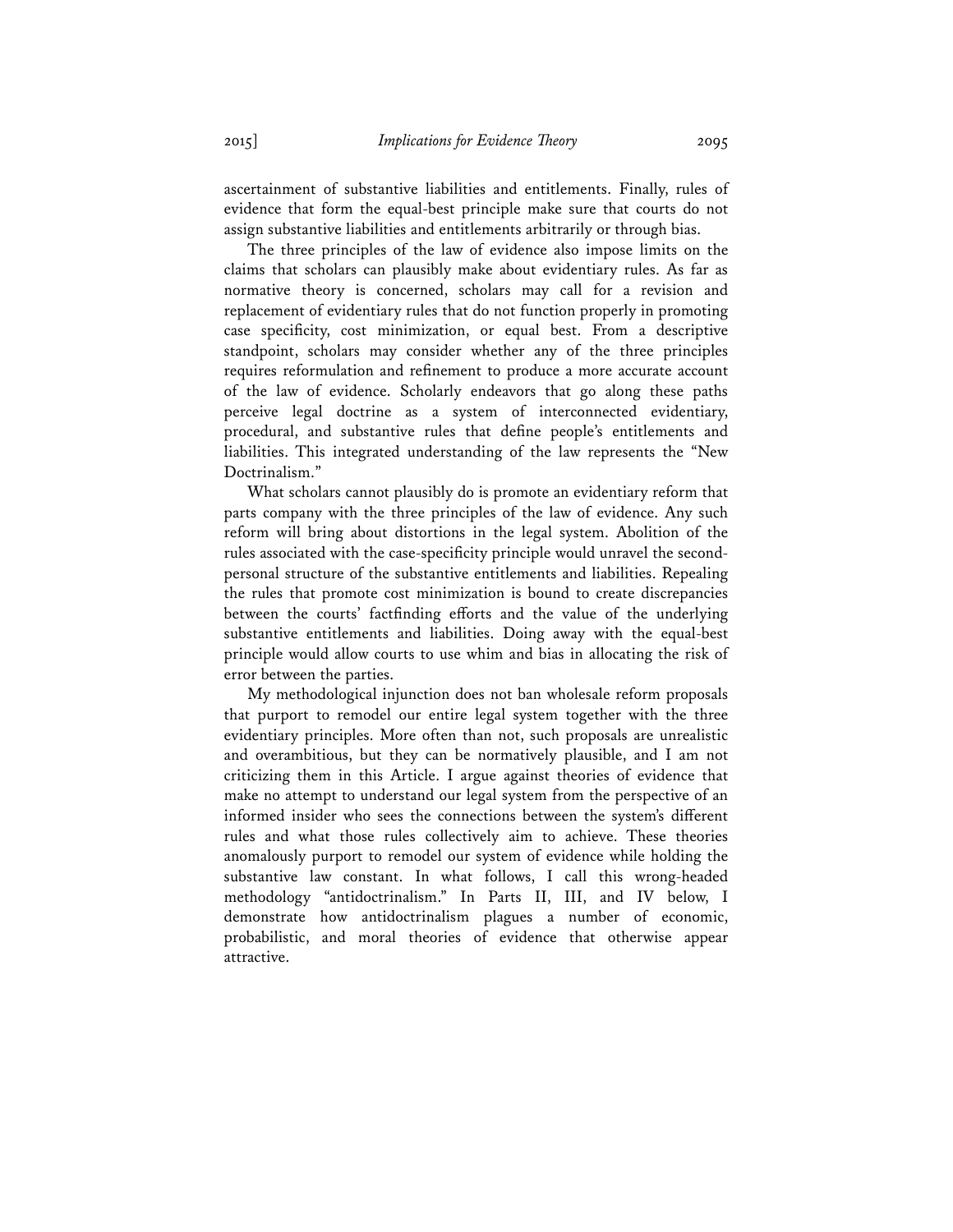## II. ECONOMIC ANTIDOCTRINALISM

The most recent and by far most salient example of economic antidoctrinalism in the area of evidence is Louis Kaplow's ambitious proposal to redesign the burden of proof.**<sup>55</sup>** Kaplow argues that the burden of proof doctrine is fundamentally flawed in that it has "almost nothing to do with what matters for society."**<sup>56</sup>** Probability thresholds set by this doctrine—"preponderance," "clear and convincing," and "beyond a reasonable doubt"**<sup>57</sup>**—represent different levels of accuracy for factual findings. For civil actions, preponderance of the evidence will suffice.**<sup>58</sup>** For findings that lead to a deprivation of the defendant's civil right, the law normally requires clear and convincing evidence.**<sup>59</sup>** Criminal prosecutors will only obtain conviction when the defendant's guilt is proven beyond a reasonable doubt.**<sup>60</sup>** According to Kaplow, this pursuit of "accuracy ex post" is futile because it has no effect upon actors' primary behavior.**<sup>61</sup>** Based on this observation, Kaplow calls on lawmakers to do away with accuracy ex post.**<sup>62</sup>** He recommends that lawmakers replace the burden of proof doctrine with factfinding mechanisms that incentivize socially desirable conduct.

To operationalize this idea, Kaplow develops a novel legal mechanism that uses "evidence thresholds."**<sup>63</sup>** Evidence that goes into Kaplow's thresholds integrates information about the systemic effects of the relevant primary activity: harmful, socially useful, and benign.**<sup>64</sup>** This evidence associates different activities with different concentrations of harm and benefit. Some of those concentrations yield a socially negative tradeoff, others do not. Based on this evidence, the legal system should penalize activities associated with the undesirable concentrations of harm versus benefit.**<sup>65</sup>** Probabilities upon which actors will receive those penalties will vary as well. When the harm in the mix predominates, the system will decrease the probability upon which courts can find a person responsible for

**<sup>55</sup>** *See generally* Kaplow, *supra* note 18.

**<sup>56</sup>** *Id.* at 789.

**<sup>57</sup>** *Id.* at 742-44.

**<sup>58</sup>** FOUNDATIONS, *supra* note 6, at 221-23.

**<sup>59</sup>** *Id.* at 152-53 ("[C]laims and contentions that require proof by clear and convincing evidence include allegations of fraud and deprivations of civil liberties.").

**<sup>60</sup>** *Id.* at 148-51.

**<sup>61</sup>** *See* Kaplow, *supra* note 18, at 784-89 (arguing that his proposed proof system is more finely tuned to social welfare because of its emphasis on factor analysis as opposed to ex post accuracy). **<sup>62</sup>** *Id.*

**<sup>63</sup>** *Id.* at 756-62.

**<sup>64</sup>** *Id.* at 757.

**<sup>65</sup>** *Id.*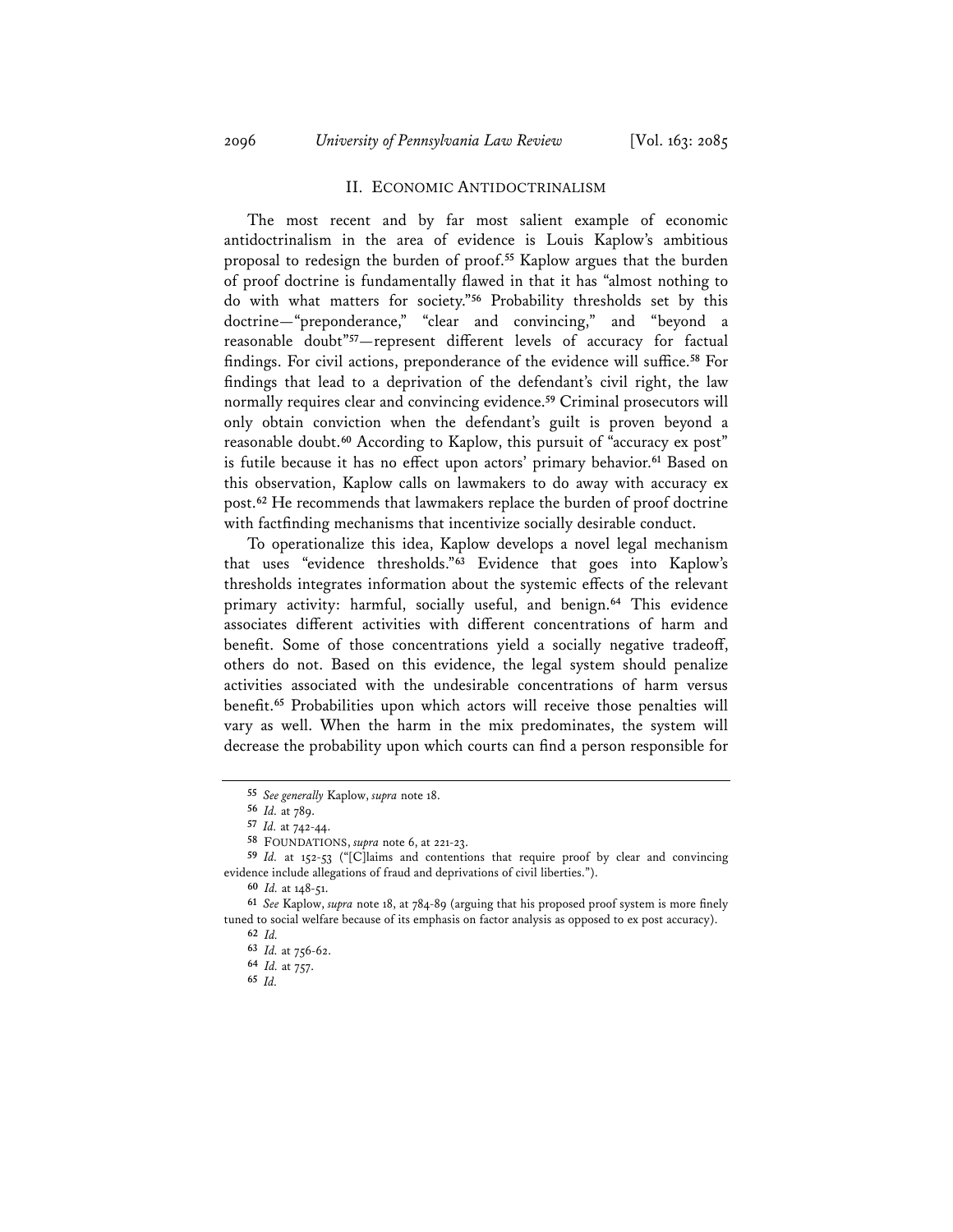the underlying misconduct and the ensuing harm.**<sup>66</sup>** Conversely, as the harm in the mix subsides, the probability that courts will require for finding the actor liable will get higher.**<sup>67</sup>** Kaplow argues that these multiple rules outperform the conventional burden of proof doctrine at promoting social utility.**<sup>68</sup>**

From a purely economic standpoint, Kaplow's model is normatively appealing (subject to the cost problem that he addresses, but does not completely resolve).**<sup>69</sup>** The economic standpoint, however, is too abstract. It pays no regard to the structure and substance of our legal system. First and most importantly, Kaplow ignores the second-personal nature of legal entitlements and liabilities. Under his model, instead of relying on the authority–accountability relationship between individual plaintiffs and defendants, courts determine people's liabilities and entitlements on the basis of general social facts. These social facts are statistical distributions unrelated to the parties' concrete behavior. Decisions that courts would make under Kaplow's model would consequently violate the case-specificity principle.

This model also violates the equal-best principle. It does so by systematically discriminating against defendants whose activities fall into the socially disfavored concentrations of benefit versus harm. Under Kaplow's model, the level of protection against error that a person receives does not depend on whether she is a civil or criminal defendant and on the value of the entitlement that she might undeservedly lose in court. Instead, it depends on how good or bad the social consequences of a person's actions are in a statistical sense.

Kaplow's model is also completely unrelated to the conventional principle of cost minimization. This model incorporates a new mechanism of entitlements and liabilities that tracks statistical concentrations of harms versus benefits.**<sup>70</sup>** This mechanism tries to accomplish a whole lot more than reconfigure the burden-of-proof doctrine. Implementing it would redesign our entire legal system. Presently, whether an actor is liable or not depends on whether his conduct aligns with the requisite legal rule or standard. This factual question, in turn, depends on whether the misconduct allegation against the actor is sufficiently probable. When the allegation is criminal, its

**<sup>66</sup>** *Id.*

**<sup>67</sup>** *Id.*

**<sup>68</sup>** *Id.* at 782-86.

**<sup>69</sup>** *See* Allen & Stein, *supra* note 19, at 563-65, 580-83 (critiquing Kaplow's theory on a number of bases, including its enormous informational costs).

**<sup>70</sup>** Kaplow, *supra* note 18, at 756-61 (explaining the "evidence thresholds" framework).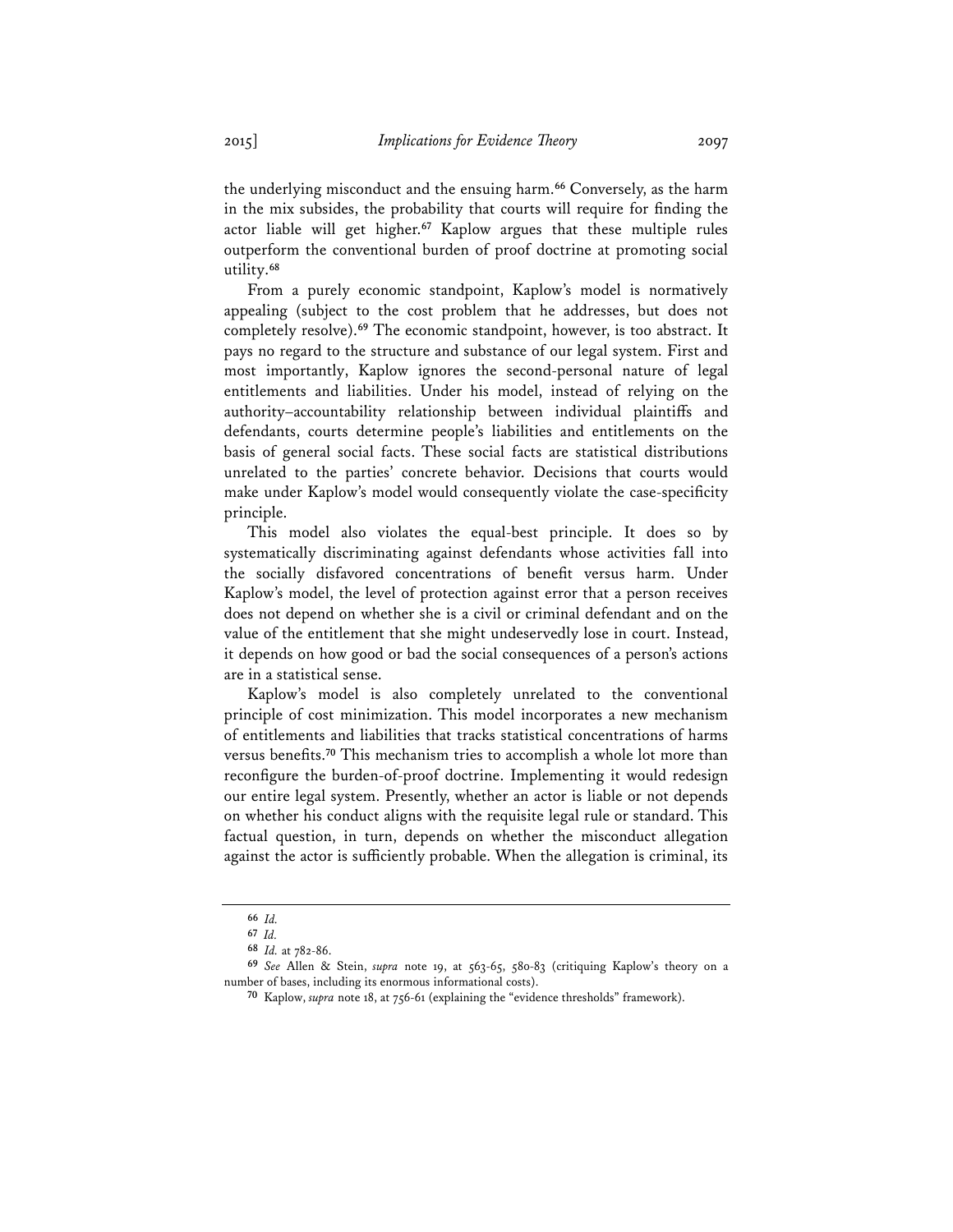probability must be high enough to eliminate "all reasonable doubt."**<sup>71</sup>** And when the alleged misconduct is civil, as in tort or contract cases, it must be "more probable than not"<sup>72</sup> (and in some special cases it must be verified by "clear and convincing evidence")**<sup>73</sup>**. This conventional system minimizes the cost of adjudicative errors and the cost of accuracy as a total sum.**<sup>74</sup>**

Under Kaplow's system, on the other hand, whether an actor should be liable or not depends on the statistical zone into which her conduct falls. Each statistical zone represents a discrete concentration of harms and benefits: positive (when the benefits are greater than the harms), negative (when the harms are greater than the benefits), or neutral (when the harms and the benefits are equal).**<sup>75</sup>** When the zone into which the actor's conduct falls is neutral, evidence that her specific conduct was harmful must show preponderance. Harm originating from the actor's conduct must consequently be more probable than not.**<sup>76</sup>** When the zone is positive, the requisite evidence must achieve a high degree of probability: somewhere between clear and convincing and beyond a reasonable doubt.**<sup>77</sup>** And when the zone is negative, the requisite evidence needs to show probability below these levels and, in appropriate cases, even below preponderance.**<sup>78</sup>** This Bayesian insight**<sup>79</sup>** reveals the enormous cost that society incurs by requiring prosecutors to prove criminal accusations beyond a reasonable doubt.**<sup>80</sup>** According to Kaplow, the "beyond reasonable doubt standard" is inimical to social welfare.**<sup>81</sup>** He is not the first to make that accusation.**<sup>82</sup>**

**<sup>80</sup>** Kaplow, *supra* note 18, at 744 ("[S]tricter proof burdens can, in plausible settings, increase rather than decrease the number of false convictions, and the presence of higher social costs of sanctions likewise has ambiguous implications regarding whether the proof burden should be higher or lower."); *see also id.* at 790-91.

**<sup>81</sup>** *Id.* at 744, 790-91.

**<sup>82</sup>** *See generally* Larry Laudan, *Is Reasonable Doubt Reasonable?*, 9 LEGAL THEORY 295 (2003) (arguing that the proof beyond a reasonable doubt requirement is dysfunctional); Larry Laudan, *Is it Finally Time to Put 'Proof Beyond a Reasonable Doubt' Out to Pasture?* (Pub. Law & Legal Theory Research Series No. 194, 2011), *available at* http://ssrn.com/abstract=1815321 (criticizing the

**<sup>71</sup>** FOUNDATIONS, *supra* note 6, at 148-51, 178-83.

**<sup>72</sup>** *Id.* at 124-33.

**<sup>73</sup>** *Id.* at 152-53.

**<sup>74</sup>** *Id.* at 141-43.

**<sup>75</sup>** Kaplow, *supra* note 18, at 756-62.

**<sup>76</sup>** *Id.* at 763-68.

**<sup>77</sup>** *Id.* **78** *Id.*

**<sup>79</sup>** *See* Allen & Stein, *supra* note 19, at 584-88 (explaining and criticizing the Bayesian rationale of Kaplow's "evidence thresholds" system); *see also* Louis Kaplow, *Likelihood Ratio Tests and Legal Decision Rules*, 16 AM. LAW & ECON. REV. 1 (2014) (explaining Bayesian foundations of proposed method for making legal decisions).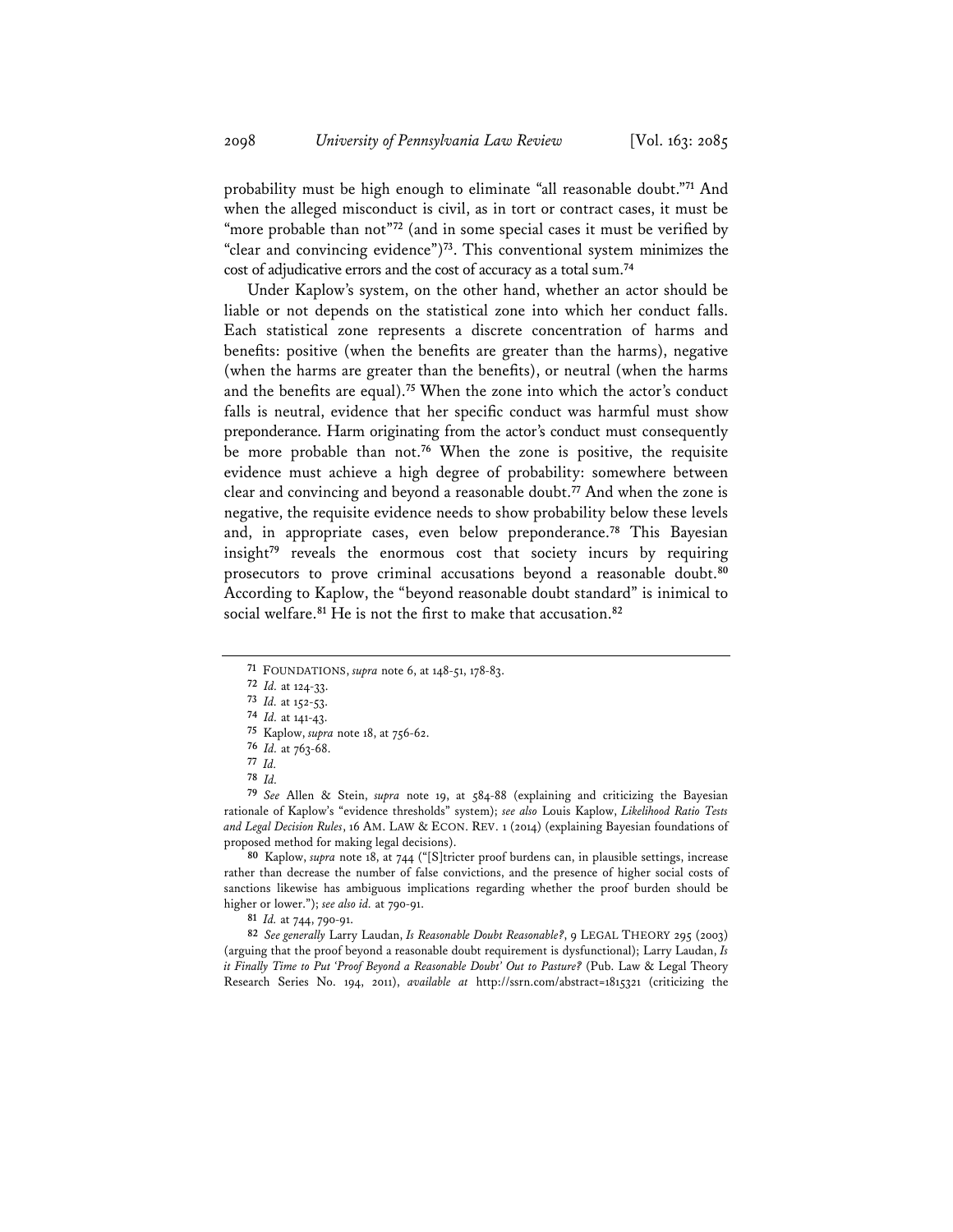Kaplow's system therefore represents an entirely new, welfare-driven, substantive law. Unlike the conventional doctrine that focuses upon evidence and how to use it in order to minimize the overall cost of adjudicative error and error avoidance, this system fits itself into a big picture of social welfare, which it tries to maximize directly.**<sup>83</sup>** This direct approach to welfare maximization eliminates the doctrinal structures that try to improve social welfare indirectly through the familiar mechanisms of rights, duties, liabilities, and burdens of proof. Implementing it would substitute our legal system with a different one.

Kaplow's suggestion that our system is actually broken and needs to be fixed is doubtful. Kaplow complains that the system ignores concentrations of harm versus benefit and their importance. My view of the system is more charitable. As Ronald Allen and I have shown in a recent work, concentrations of harm versus benefit animate our system's substantive rules of civil and criminal liability.**<sup>84</sup>** Kaplow criticizes the burden of proof doctrine for being oblivious to these concentrations and their implications for social welfare, but this critique pays no regard to the substantive rules of tort, contract, and criminal liability that the doctrine was set up to implement. Our burden of proof rules operate in tandem with the substantive rules of liability. They do so by setting up the probability thresholds that courts use in ascertaining the presence of characteristics that make a person's conduct prohibited (and hence socially undesirable) or permitted (and hence socially desirable or neutral). Those thresholds determine the level of enforcement for liability rules and where the risk of erroneous enforcement should fall.**<sup>85</sup>** Kaplow pays no attention to this synergy. He analyzes the burden of proof doctrine as a freestanding set of rules and, unsurprisingly, produces a descriptively distorted account of the doctrine.

wrongful conviction versus wrongful acquittal tradeoff contemplated by proof beyond a reasonable doubt standard).

**<sup>83</sup>** *See* Allen & Stein, *supra* note 19, at 588-93 (juxtaposing Kaplow's direct approach to welfare maximization against the indirect approach taken by positive law).

**<sup>84</sup>** *Id.*

**<sup>85</sup>** These rules still have certain undesirable effects on actors' primary behavior. *See generally* Gideon Parchomovsky & Alex Stein, *The Distortionary Effect of Evidence on Primary Behavior*, 124 HARV. L. REV. 518 (2010) (demonstrating that evidentiary motivations lead actors to engage in "socially suboptimal behavior when doing so is likely to increase their chances of prevailing in court").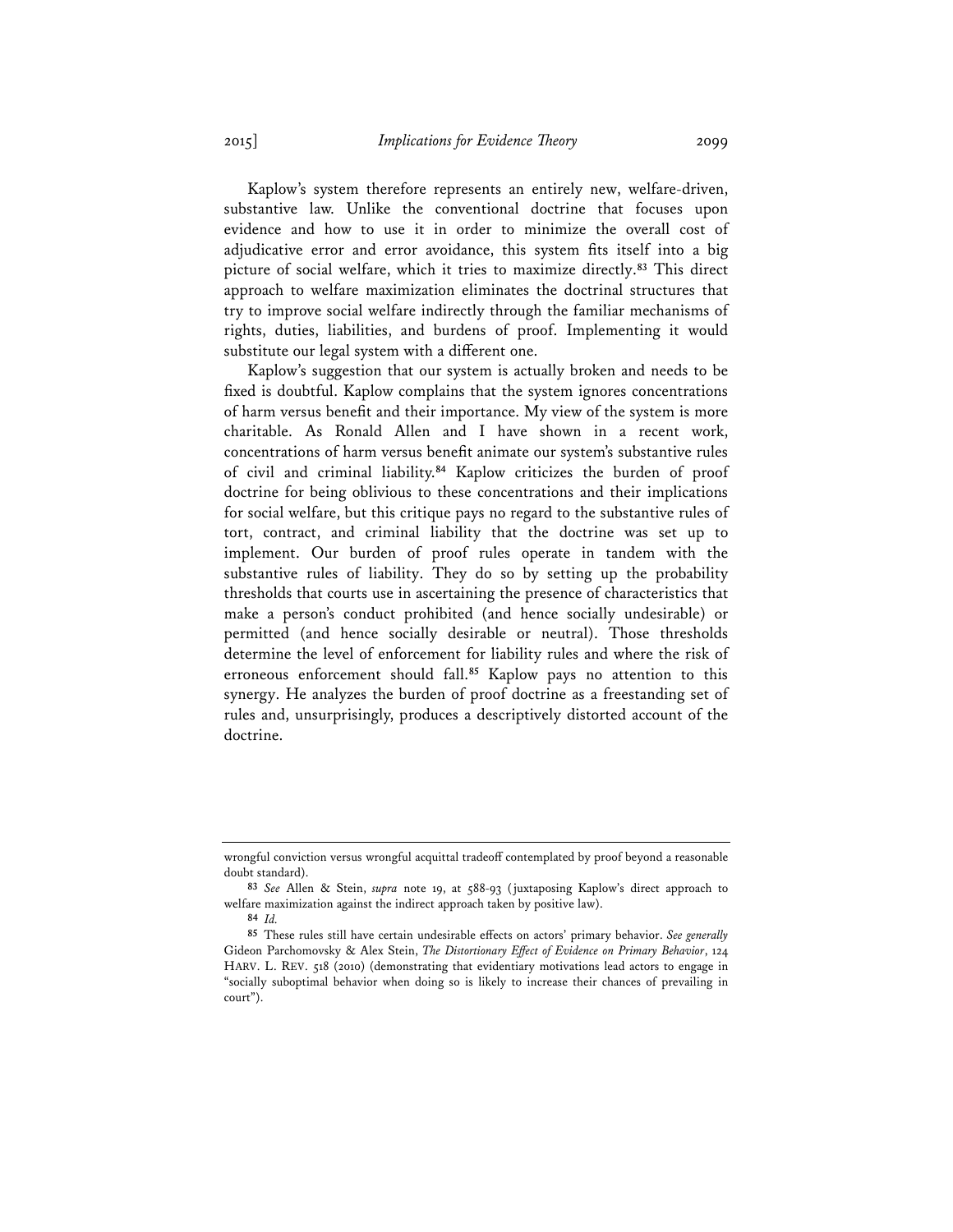#### III. PROBABILISTIC ANTIDOCTRINALISM

Daniel Kahneman and Amos Tversky are renowned psychologists and behavioral economists,**<sup>86</sup>** who claim to have uncovered systematic flaws in people's evaluations of probability. One of their most famous claims criticizes the factfinding method followed by our courts of law. This claim originates from the robust experiment known as "Blue Cab."**<sup>87</sup>**

Kahneman, Tversky, and their collaborators told factfinders about a hitand-run accident that occurred at night in a city in which 85% of cabs were blue and 15% were green. They also told the factfinders that the hit-and-run victim filed a lawsuit against the companies operating those cabs—identified respectively as "Blue Cab" and "Green Cab"—and that an eyewitness testified in the ensuing trial that the cab that hit the victim was green. Another piece of information that the factfinders received concerned a rather unusual procedure that took place at this trial. The experimenters told the participants that "[the judge] tested the witness' ability to distinguish between Blue and Green cabs under nighttime visibility conditions [and] found that the witness was able to identify each color correctly about 80% of the time but confused it with the other color about 20% of the time."**<sup>88</sup>** Based on this information, factfinders estimated that the probability that a green cab hit the victim was 0.8.**<sup>89</sup>** Remarkably, this assessment squarely aligns with the preponderance of the evidence requirement for civil suits.

Under Bayes' Theorem, however, things are markedly different. The prior odds that the responsible cab was green as opposed to blue, *P(G)/P(B)*, equaled 0.15/0.85. To calculate the posterior odds,  $P(G|W)/P(B|W)$ , with *W* denoting the credibility of the witness, these odds had to be multiplied by the likelihood ratio. This ratio is equal to the odds attaching to the scenario in which the witness identified the cab's color correctly, rather than incorrectly: *P(W|G)/P(W|B)*. The posterior odds consequently equaled  $(0.15 \times 0.8)/(0.85 \times 0.2)$ —that is, 12/17. The probability that the victim's allegation against the Green Cab is true thus amounted to  $12/(17 + 12)$  or 0.41-far below the "preponderance of the

**<sup>86</sup>** *See generally* Daniel Kahneman, *Maps of Bounded Rationality: Psychology for Behavioral Economics*, 93 AM. ECON. REV. 1449 (2003) (recounting Kahneman's Noble Prize lecture summarizing his work with the late Amos Tversky).

**<sup>87</sup>**KAHNEMAN, *supra* note 34, at 166-70 (presenting the "Blue Cab" experiment); *see also* Maya Bar-Hillel, *The Base-Rate Fallacy in Probability Judgments*, 44 ACTA PSYCHOLOGICA 211, 211-12 (1980) (same).

**<sup>88</sup>***See* Bar-Hillel, *supra* note 87, at 211-12.

**<sup>89</sup>** *See* KAHNEMAN, *supra* note 34, at 167.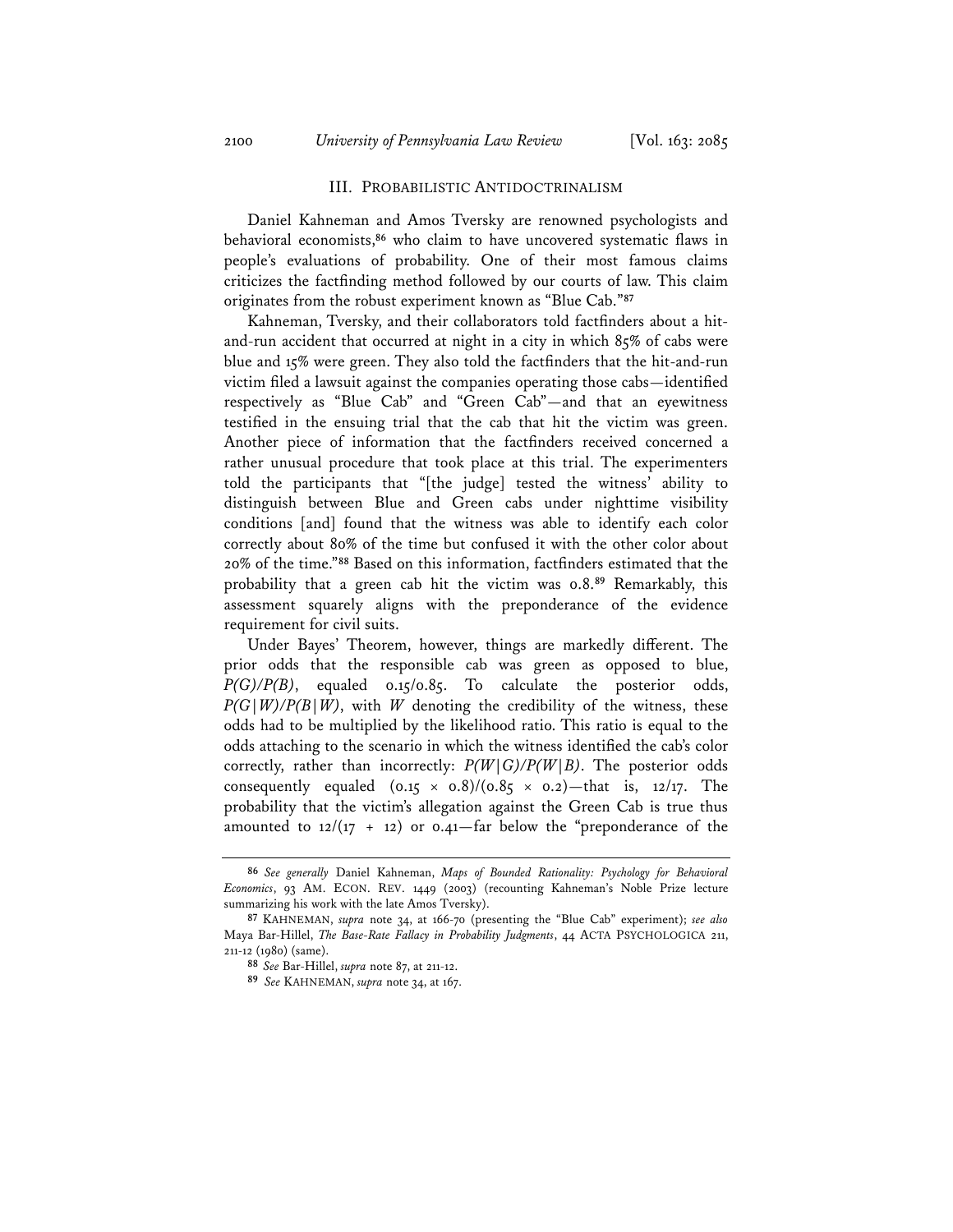evidence standard" (> 0.5) that applies in civil litigation. Based on this insight, Kahneman, Tversky, and their collaborators claimed to have established a mismatch between the factfinders' cognition and the real probability.**<sup>90</sup>**

Similarly to Kaplow's abstract model of the burden of proof, this argument is strikingly antidoctrinal. Begin with the second-personal framework of the trial. Under that framework, the fact that 85% of the cabs in town are blue rather than green is of no consequence. Whether the defendant's cab hit the plaintiff has nothing to do with that statistical distribution. Correspondingly, the case-specificity principle holds that factfinders should disregard this piece of information.

What is of consequence is the witness who saw the accident and who says that the cab that hit the victim was green. The fact that the witness correctly identifies cab colors 80% of the time is also relevant. As I already explained, factfinders can use such evidence as second-order information in assessing the credibility of the primary evidence (the witness's testimony). The distribution of cabs in town, on the other hand, cannot be used as credibility evidence because an ordinary person can tell green from blue even when she is accustomed to seeing one green cab and many blue cabs. The plaintiff's case-specific story, corroborated by the eyewitness, consequently wins the plausibility contest. In numerical terms, this story has an 80% probability of being true, precisely as estimated by the factfinders.

For Kahneman, Tversky, and their collaborators, the "case-specificity" principle and the whole idea of second-personal factfinding make no sense. The fact that participants in their "Blue Cab" experiment followed an established legal doctrine is equally immaterial. The only thing that mattered was the Bayes' Theorem violation. For Kahneman, Tversky, and other behavioral economists, a person can only be rational when she follows that theorem. When a person violates that theorem, she is irrational, by definition.

This narrow understanding of probabilistic rationality brushes aside the causative probability system that underlies the case-specificity principle.**<sup>91</sup>** As a normative matter, the Blue Cab case can be analyzed under two distinct analytical frameworks: mathematical and causative.**<sup>92</sup>** The mathematical framework uses Bayes' Theorem, whose application gives the

**<sup>90</sup>** *Id.*

**<sup>91</sup>***See* Alex Stein, *The Flawed Probabilistic Foundation of Law and Economics*, 105 NW. U. L. REV. 199, 200-04 (2011).

**<sup>92</sup>***Id.* at 253-56.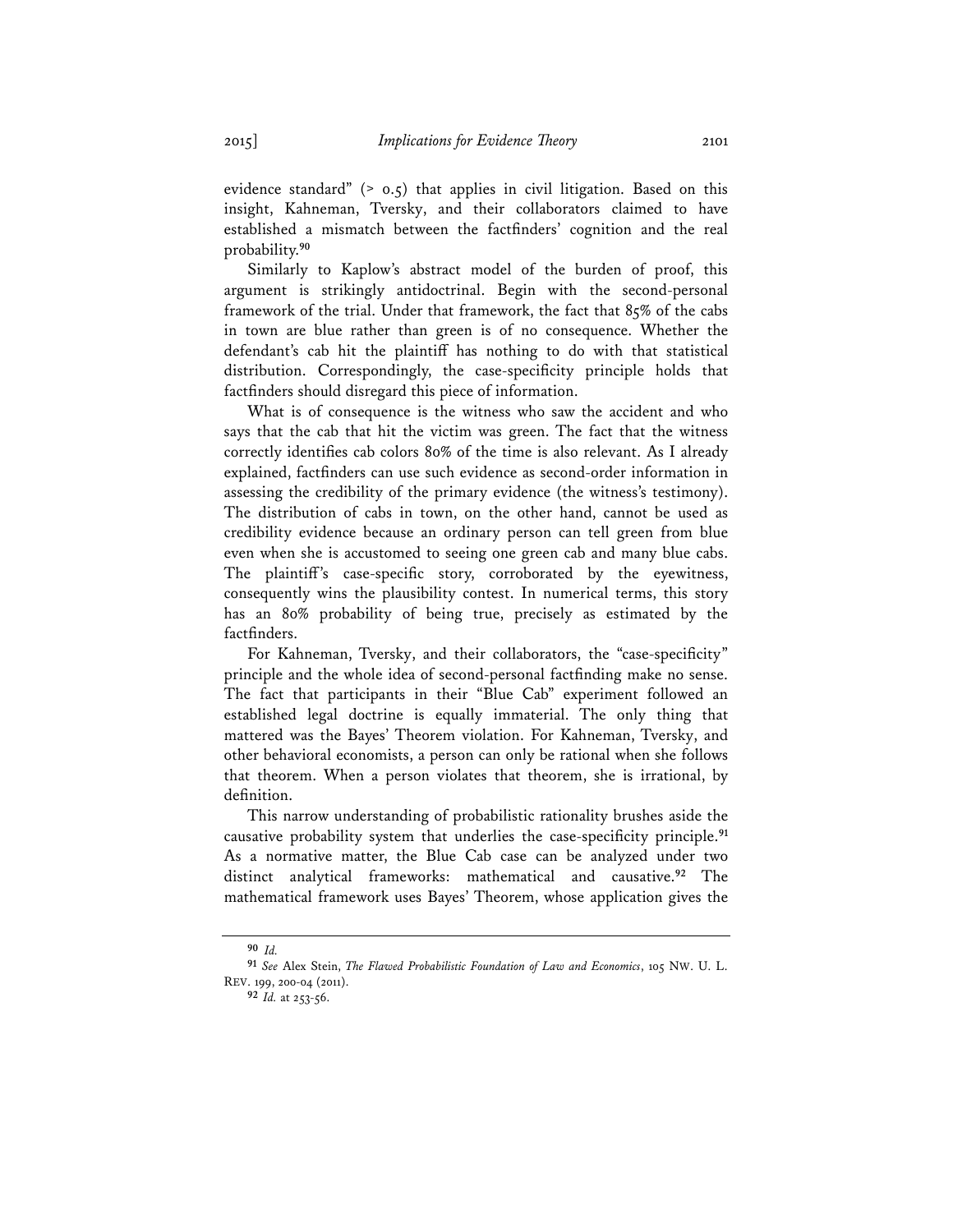victim's case a 0.41 probability (if we ignore some additional problems with the "Blue Cab" experiment). This probability represents the errant cab's chances of being green rather than blue, with a cab-identifying witness scoring 80 out of 100 on similar identifications in a town in which 85% of the cabs are blue and 15% are green. The causative framework, on the other hand, yields an altogether different result, close to the mathematical probability of the witness's accuracy (0.8). Under this framework, an event's probability corresponds to the quantum and variety of the evidence that confirms the event's occurrence while eliminating rival scenarios.**<sup>93</sup>** This qualitative criterion separates causative probability and the case-specific stories to which it attaches from the mathematical calculus of chances.**<sup>94</sup>** Under this criterion, the eyewitness's testimony that the errant cab was green was credible enough to rule out the "errant blue cab" scenario as causatively implausible. On the other hand, the distribution of blue and green cabs in the given town had no proven effect on the eyewitness's capacity to tell blue from green. The eyewitness's testimony consequently overrides the cab-color statistics.

Remarkably, Kahneman, Tversky, and their collaborators do not even say what the legal system would gain if factfinders were to follow Bayes' Theorem. To find out, consider one hundred cases similar to the "Blue Cab" scenario and assume that factfinders abandon the case-specificity principle and follow Bayes' Theorem instead. They determine that the suit's probability in each case equals 0.41 and dismiss each and every of the one hundred suits for failure to establish preponderance. Contrary to the implicit assumption of Kahneman, Tversky, and other behavioral economists, the factfinders would *not* deliver 59 correct decisions out of 100. Instead, they would deliver only 20 correct decisions and 80 erroneous verdicts. Their rate of errors would track the number of color misidentifications by the eyewitness. As I already explained, this number will remain unaffected by the fact that 85% of the cabs in town are blue and only 15% are green. For that reason, if factfinders were to apply Bayes' Theorem in violation of the case-specificity requirement, they would increase the cost of error instead of decreasing it.**<sup>95</sup>**

The cost-minimization principle thus also requires factfinders to ignore the cab-color statistic and base their decisions on the eyewitness's testimony

**<sup>93</sup>** *Id.* at 243-46.

**<sup>94</sup>***Id.* at 235-46.

**<sup>95</sup>**For further critique of Tversky and Kahneman's claim that people systematically make probabilistically irrational decisions, see Alex Stein, *Are People Probabilistically Challenged?*, 111 MICH. L. REV. 855 (2013) (book review).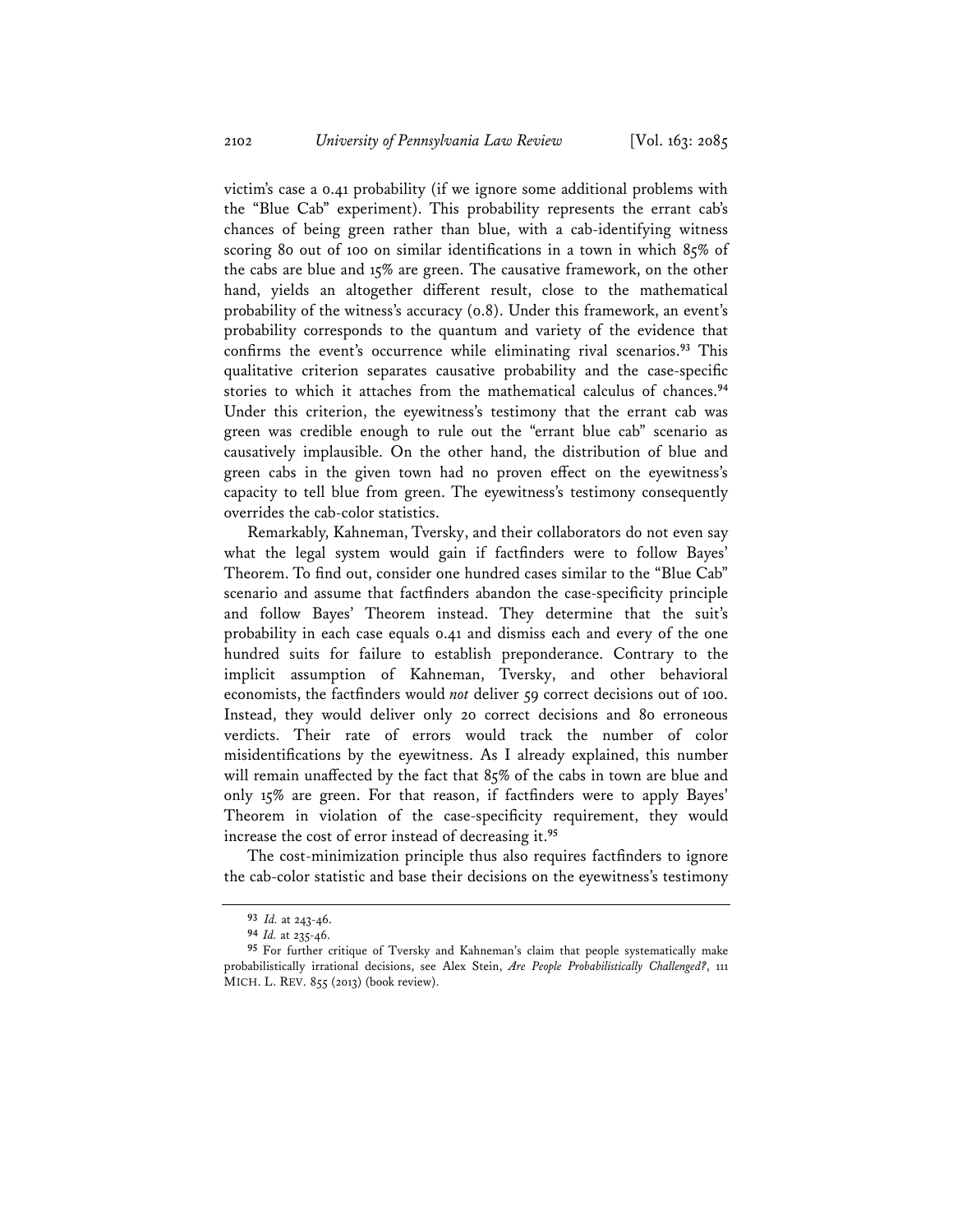alone. The cab-color statistic can only increase, rather then decrease, the prospect of error in the factfinders' decision because it has no causal connection to the plaintiff's story. The fact that Green Cab owns only 150 out of 1000 cabs in town does not integrate in any causally meaningful way with the eyewitness's testimony: "I saw the cab that injured the plaintiff, and it was green." Behavioral economists call the factfinders' decision for the plaintiff a "base rate neglect," but we could equally see it as according overriding power to evidence of causes and effects. Evidence doctrine systematically prefers causative evidence to naked statistics because it aims at getting courts closer to the truth. We live in a world of causes and effects.

Consider the disruption that our criminal justice system would endure if it cared about base rates. Take a sophisticated crime—say, counterfeiting United States currency—that only one person out of a million can successfully carry out. Assume that two independent eyewitnesses identify Rick as a successful counterfeiter. Assume further that each of those witnesses was tested for credibility and, as in the "Blue Cab" scenario, was found to give a completely truthful description of what she saw 80% of the time. The two witnesses thus give factfinders a very high aggregated probability of the defendant's guilt: 0.96 [0.8+0.8-(0.8x0.8)]. Assume that this probability satisfies the "beyond a reasonable doubt" standard.

At this point, the defendant asks the factfinders to factor in the 1/1,000,000 base rate, which should lead to his immediate acquittal. The prosecutor protests. She says that with this base rate any criminal trial would be a waste of time and resources, to which the defendant responds, "This is exactly my point. Can I go now?" Fortunately for all of us, the defendant cannot go scot-free. Our legal system does not allow factfinders to rely on base rates that have no causal connection to case-specific evidence.**<sup>96</sup>**

#### IV. MORAL ANTIDOCTRINALISM

Ronald Dworkin's important essay, *Principle, Policy, Procedure*, originally appeared in the Festschrift honoring the late Sir Rupert Cross, one of the

**<sup>96</sup>** Consider in this connection Hume's criticism of the base-rate neglect that appears in his famous essay on miracles. DAVID HUME, ENQUIRIES: CONCERNING HUMAN UNDERSTANDING AND CONCERNING THE PRINCIPLES OF MORALS 109-31 (P.H. Nidditch ed., Oxford Univ. Press 3d ed. 1975) (1777). Critically, although Hume's distrust of miracle-tellers alludes to general probability, what makes those witnesses untrustworthy are the laws of nature rather than statistical distributions. For a superb analysis of Hume's essay, see David Owen, *Hume* Versus *Price on Miracles and Prior Probabilities: Testimony and the Bayesian Calculation*, 37 PHIL. Q. 187 (1987).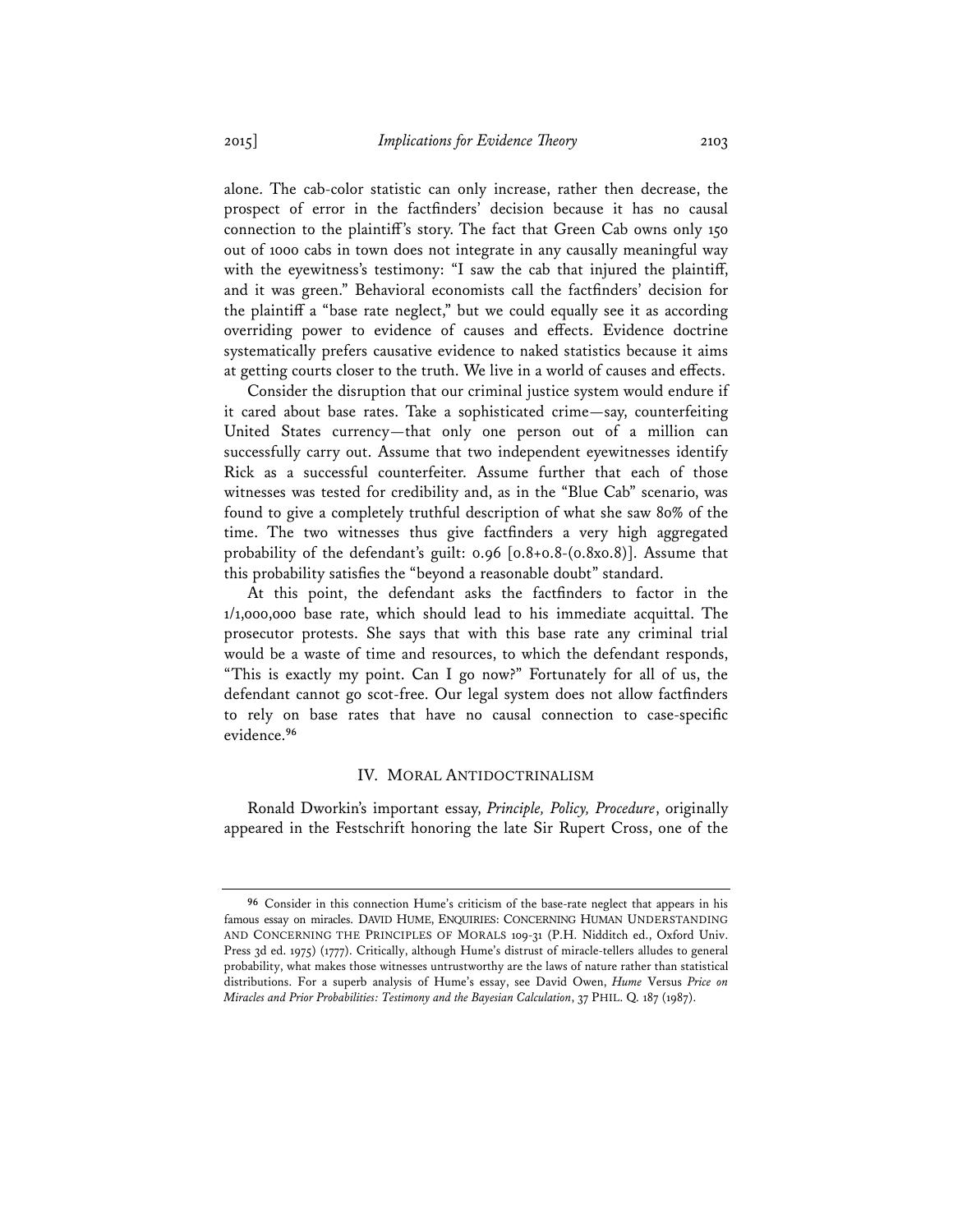world's finest doctrinal scholars of evidence.**<sup>97</sup>** This essay was nonetheless theoretical, rather than doctrinal, and it also was Dworkin's first and only contribution to the field of evidence.**<sup>98</sup>** The newcomer status did not prevent Dworkin from spotting and attempting to resolve one of the field's most fundamental questions: What is the right way to deal with the risk of error in factfinding?**<sup>99</sup>**

To resolve this question, Dworkin distinguished between two kinds of injustice: accidental and deliberate.**<sup>100</sup>** Accidental injustice occurs when a person's entitlement—say, the right to be cleared of criminal charges or allegations of negligence—deserves to be upheld, but the court denies that entitlement to the person based on the available evidence.**<sup>101</sup>** The available evidence unequivocally identifies the person as guilty even though he is factually innocent. The gap between the evidence and the true facts, for which the court is not accountable, makes the resulting injustice accidental rather than deliberate. The court's decision does not purport to convict a person identified by the evidence as actually or possibly innocent.**<sup>102</sup>**

Arguably, Dworkin's distinction is untidy because making the adjudicative system more meticulous about factfinding could narrow the gap between the evidence and the truth. For Dworkin, however, this objection is beside the point because it is not strong enough to recharacterize an accidental act of injustice that does not target any specific individual for a deliberate denial of right. Under Dworkin's theory, setting up a cost-conscious system of adjudication that accidentally denies people their dues is morally justified.**<sup>103</sup>** Dworkin explains that societal resources are scarce and there is no overriding moral imperative which demands their channeling into court proceedings, as opposed to health, education, highways, border patrol, and other social amenities. Citizens benefiting from those amenities may occasionally be harmed by the underfunded system of adjudication. This

**<sup>97</sup>** Ronald Dworkin, *Principle, Policy, Procedure*, *in* CRIME, PROOF AND PUNISHMENT: ESSAYS IN MEMORY OF SIR RUPERT CROSS 193-225 (Colin Tapper ed., 1981).

**<sup>98</sup>** RONALD A. DWORKIN, *Principle, Policy, Procedure*, *in* A MATTER OF PRINCIPLE 72-103  $(1985)$ 

**<sup>99</sup>** *See* FOUNDATIONS, *supra* note 6, at 12-25 (arguing that allocation of the risk of error is a principal objective of evidence law). This argument was first made in Alex Stein, The Law of Evidence and the Problem of Risk Distribution (1990) (unpublished Ph.D. dissertation, University of London) (on file with London University Senate) and subsequently developed in Alex Stein, *The Refoundation of Evidence Law*, 9 CAN. J. LAW & JURISPRUDENCE 279 (1996).

**<sup>100</sup>** DWORKIN, *supra* note 98, at 79-88.

**<sup>101</sup>** *Id.* at 84-85.

**<sup>102</sup>** *Id.*

**<sup>103</sup>** *Id.*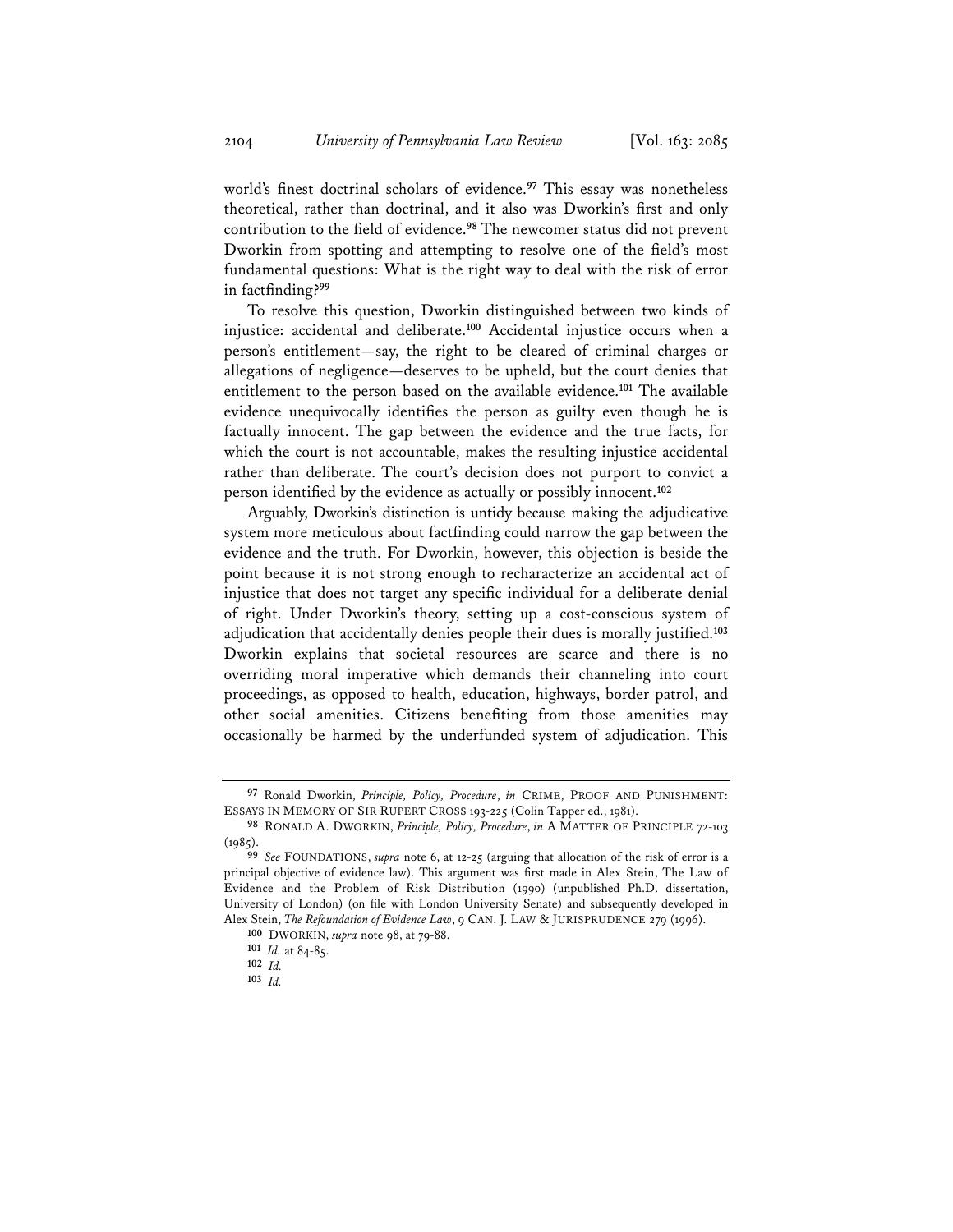system may accidentally work against a person by unintentionally producing an erroneous decision that deprives her of her legal entitlement. Such an outcome, as regrettable as it may be, is morally indistinguishable from a traffic accident resulting from poor maintenance of the road.**<sup>104</sup>**

According to Dworkin, deliberate injustice is different.**<sup>105</sup>** Rather than being impersonal, this injustice is always directed against a known victim.**<sup>106</sup>** Consider a criminal case in which the evidence casts strong suspicion on the defendant but also shows that he may have not committed the alleged crime. In any such case, if the court decides to ignore the exonerating potential of the evidence and deliver a guilty verdict, it would produce deliberate injustice.**<sup>107</sup>**

Consider now a tort action in which a quadriplegic plaintiff blames his injury on a motorcycle crash that, according to him, resulted from his motorcycle's malfunctioning suspension system.**<sup>108</sup>** The plaintiff asks the court to find the motorcycle's manufacturer responsible for his injury. To prove his allegation, the plaintiff calls an accident expert to testify about fifty similar accidents and about the fact that, after these accidents, the manufacturer developed a new and safer motorcycle model.**<sup>109</sup>** The court decides to suppress this evidence. Other evidence does not make the plaintiff's case more probable than not, and the jury rules for the defendant. Here, too, the injustice suffered by the plaintiff is deliberate rather than accidental because the evidence suppressed by the court could prove the alleged motorcycle defect. As Bentham famously put it, when you exclude such probative evidence, "you exclude justice."**<sup>110</sup>**

Both of my examples involve a sacrifice of a person's actual or potential entitlement for some general societal good. In the criminal case, the court overrides a reasonable doubt for a reason: the alternative—acquittal of a person who likely committed the alleged crime—would pose a danger to society. In the tort action, the court suppresses evidence of the new motorcycle design because its admission might discourage manufacturers from making similar improvements. Under Dworkin's theory, neither of those sacrifices is justified because they force the individual to pay more than she should under the general utilitarian tradeoff underlying our

**<sup>104</sup>** *Id.* at 84-87.

**<sup>105</sup>** *Id.*

**<sup>106</sup>** *Id.* **<sup>107</sup>** *Id.*

**<sup>108</sup>** This example draws on Flaminio v. Honda Motor Co., Ltd., 733 F.2d 463 (7th Cir. 1984). **<sup>109</sup>** *See id.* at 468.

**<sup>110</sup>** 5 JEREMY BENTHAM, RATIONALE OF JUDICIAL EVIDENCE: SPECIALLY APPLIED TO ENGLISH PRACTICE 1 (Fred B. Rothman & Co., 1995) (1827).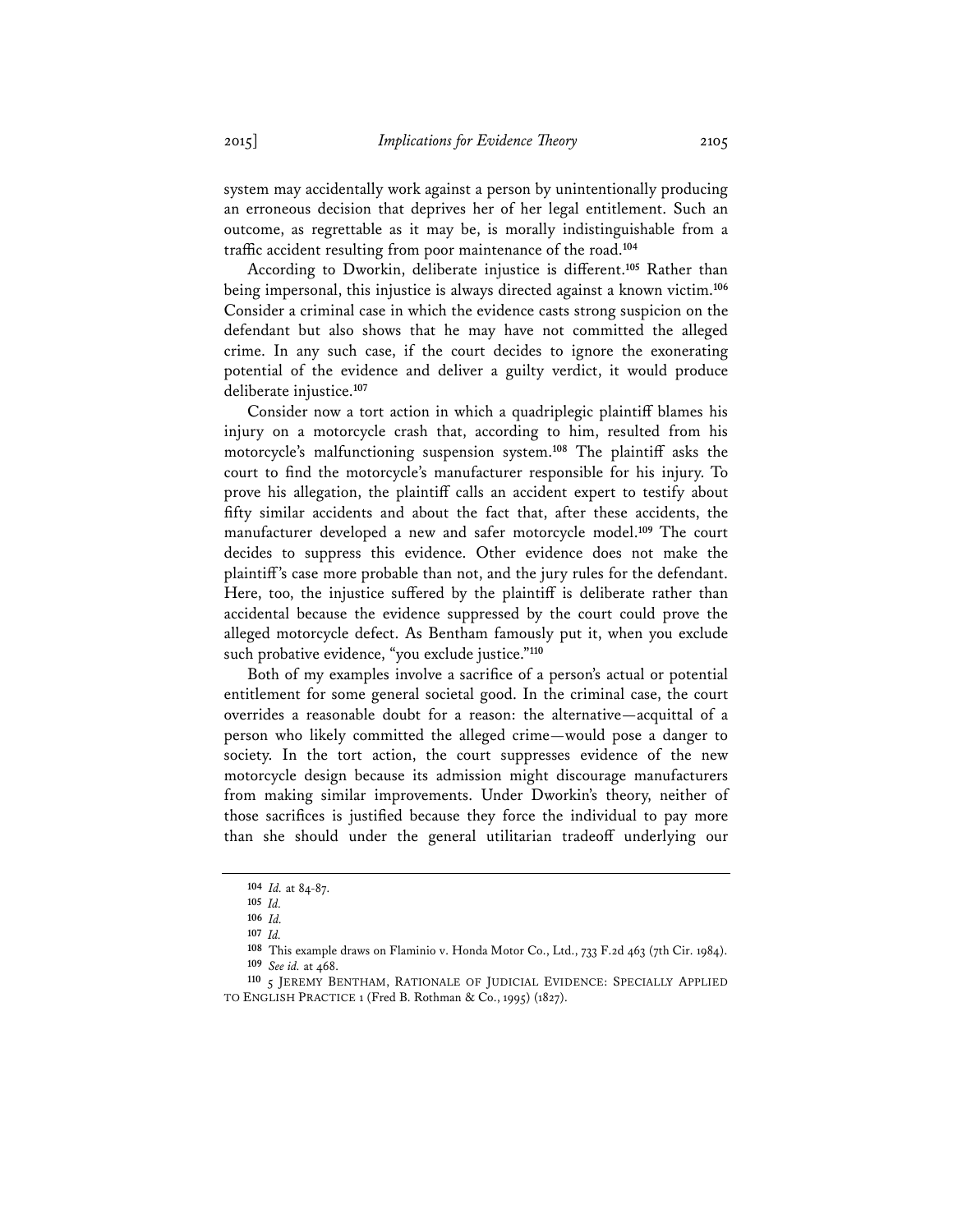imperfect—but affordable—system of adjudication and its accidental errors. Those sacrifices are morally wrong because they are deliberate but not only for that reason. The fact that those sacrifices are deliberately imposed on an individual person also places them outside the permitted scope of the courts' random errors. The person who endures the sacrifice pays an extra tax on top of the courts' accidental errors to which she and everyone else are exposed. This extra tax violates Dworkin's fundamental principle: the state's duty to treat individuals with equal concern and respect.**<sup>111</sup>**

This principle is antidoctrinal. It pays no regard to the second-personal framework of substantive entitlements and liabilities within which parties raise competing claims of authority and accountability. These claims play a zero-sum game against each other. As under Hohfeld's system of jural relations,**<sup>112</sup>** when a plaintiff provides enough evidence to establish his legal authority over the defendant, the defendant becomes accountable to the plaintiff.**<sup>113</sup>** Conversely, when the defendant's evidence undermines the plaintiff's claim of authority, it establishes the defendant's unaccountability. For that reason, when a criminal court finds a reasonable doubt that overrides the probability of the defendant's guilt and mandates his acquittal, it deliberately sacrifices the interests of crime victims, actual and potential. These victims consequently acquire a viable claim that they are as entitled as the defendant to equal concern and respect.

Turning to my second example, if the court were to allow the injured plaintiff to adduce the proffered evidence of subsequent remedial measures, it would expose the motorcycle's manufacturer to the risk of error. The manufacturer's safety improvement may not have originated from its acknowledgement of a defect in the motorcycle's previous model. Factfinders nonetheless might interpret it as an implied admission that the plaintiff's motorcycle had a defective suspension system. This decision would wrongfully establish the manufacturer's accountability to the plaintiff. The manufacturer, of course, will object to that deliberate sacrifice. Specifically, the manufacturer will submit that it, too, deserves equal concern and respect.

The crime victims' and the manufacturer's demands for equal concern and respect create a stalemate that renders Dworkin's model inoperative. This stalemate is not accidental. Adjudication that takes place under

**<sup>111</sup>** DWORKIN, *supra* note 98, at 84-87.

**<sup>112</sup>** *See* WESLEY NEWCOMB HOHFELD, FUNDAMENTAL LEGAL CONCEPTIONS AS APPLIED IN JUDICIAL REASONING 11-31 (Walter Wheeler Cook ed., 1919) (defining and systematizing jural relations).

**<sup>113</sup>** DARWALL, *supra* note 26, at 135-39.